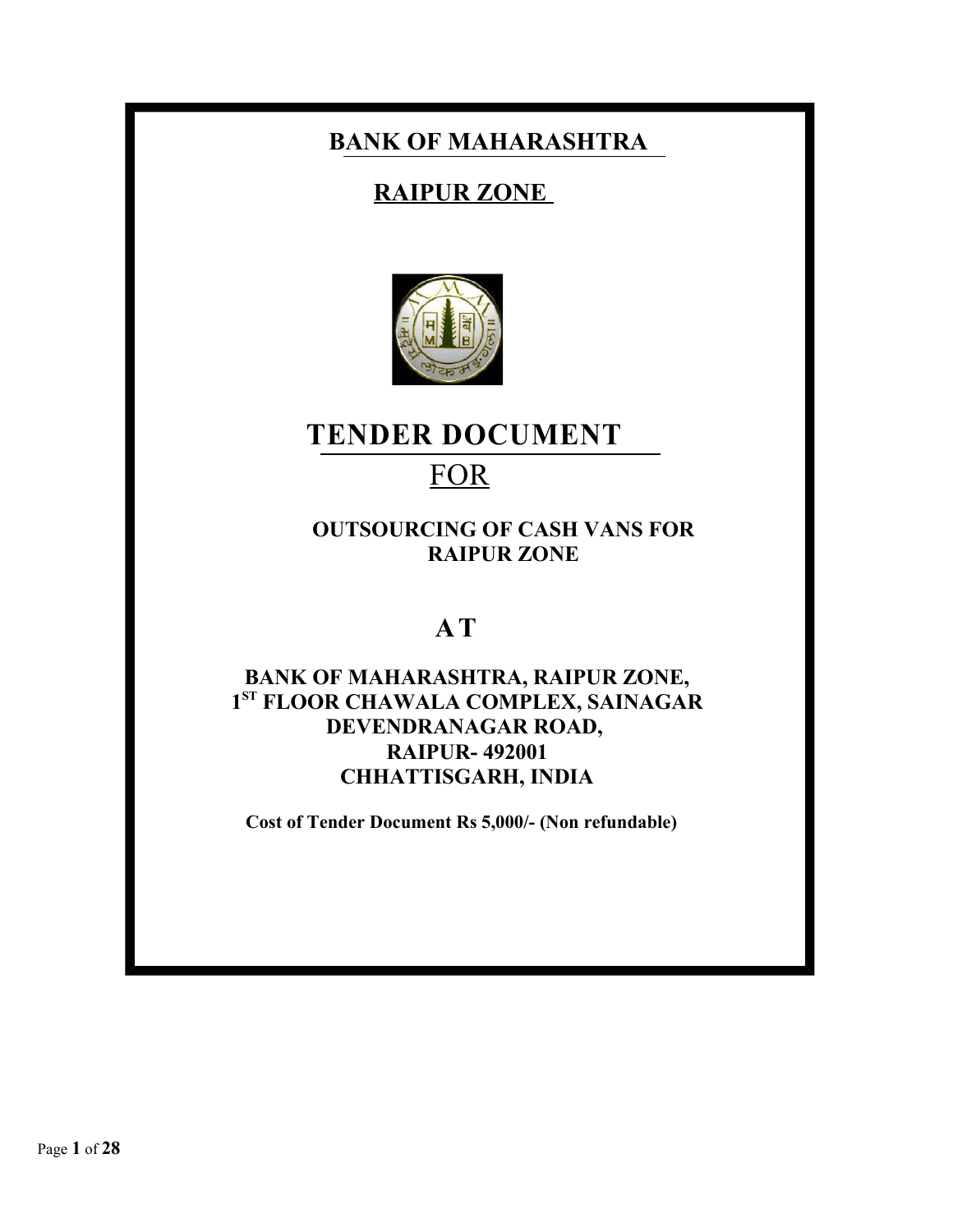

#### **BANK OF MAHARASHTRA (H.O. "LOKMANGAL", 1501 SHIVAJINAGAR, Pune 11005) Raipur Zone** 1st Floor, Chawala Complex, Sai Nagar , Devendra Nagar Road, Raipur 492 001. Tel. No. 6665601/02/11

# **Mail id; gad\_raipur@mahabank.co.in**

### Date:04/09/2016

### **OUTSOURCING OF CASH VANS FOR BANK OF MAHARASHTRA, RAIPUR ZONE**

**1.** Bank of Maharashtra, Raipur Zone intends to outsource One or more cash vans for its branches in Raipur Zone. For this purpose we intend to solicit Technical / Price bids from prospective service providers on or before 26/09/2016 by 05.00 PM. Time & Date for opening of bids will be informed separately.

**2.** The RFP documents can be downloaded from Bank's website [www.bankofmaharashtra.in](http://www.bankofmaharashtra.in/) or alternatively can be obtained from **Bank of Maharashtra, Zonal Office, Raipur Zone, GAD Department, 1 st Floor, Chawala Complex, SaiNagar, Devendra Nagar Raoad, Raipur (C.G.) India** on payment of Rs.5,000/- ( Non-Refundable) by way of Demand Draft / Pay Order favoring Bank of Maharashtra Zonal Office, payable at Raipur. However, RFPs downloaded from website shall accompany the Pay Order / Demand Draft along with the Technical Bid.

| Last date for submission of RFPs : 26/09/2016 up to 5.00 P.M. |                               |
|---------------------------------------------------------------|-------------------------------|
| Opening of RFPs (TO)                                          | : Will be informed separately |
| Opening of Financial Bid                                      | : Will be informed separately |
| Cost of RFP                                                   | : $\text{Rs}.5,000.00$        |

**3.** No brokers/intermediaries shall be entertained. The Bank reserves the right to reject any / all applications without assigning any reasons whatsoever. The required specifications are enclosed as Annexure I to VIII of this letter.

**4.** In case prospective service providers are fulfilling the required specifications, they may submit their Technical and Financial Bids (strictly in the format enclosed at Annexure I to VII) in two separate sealed envelopes so as to reach us latest on 26/09/2016 by 05.00 PM. The envelope should be marked as TECHNICAL BID / FINANCIAL BID FOR OUTSOURCING OF CASH VANS, BANK OF MAHARSHATRA,RAIPUR ZONE on its top and forwarded to the address mentioned at Para 2.

**5.** Offers from firms not having their own offices in Raipur, will not be considered. All conditions and parameters will be evaluated with reference to the firms submitting the tenders. The Bank reserves the right to reject any / all applications without assigning any reason whatsoever and also to confirm authenticity of the facts submitted by the bidders.

Zonal Manager, Raipur Zone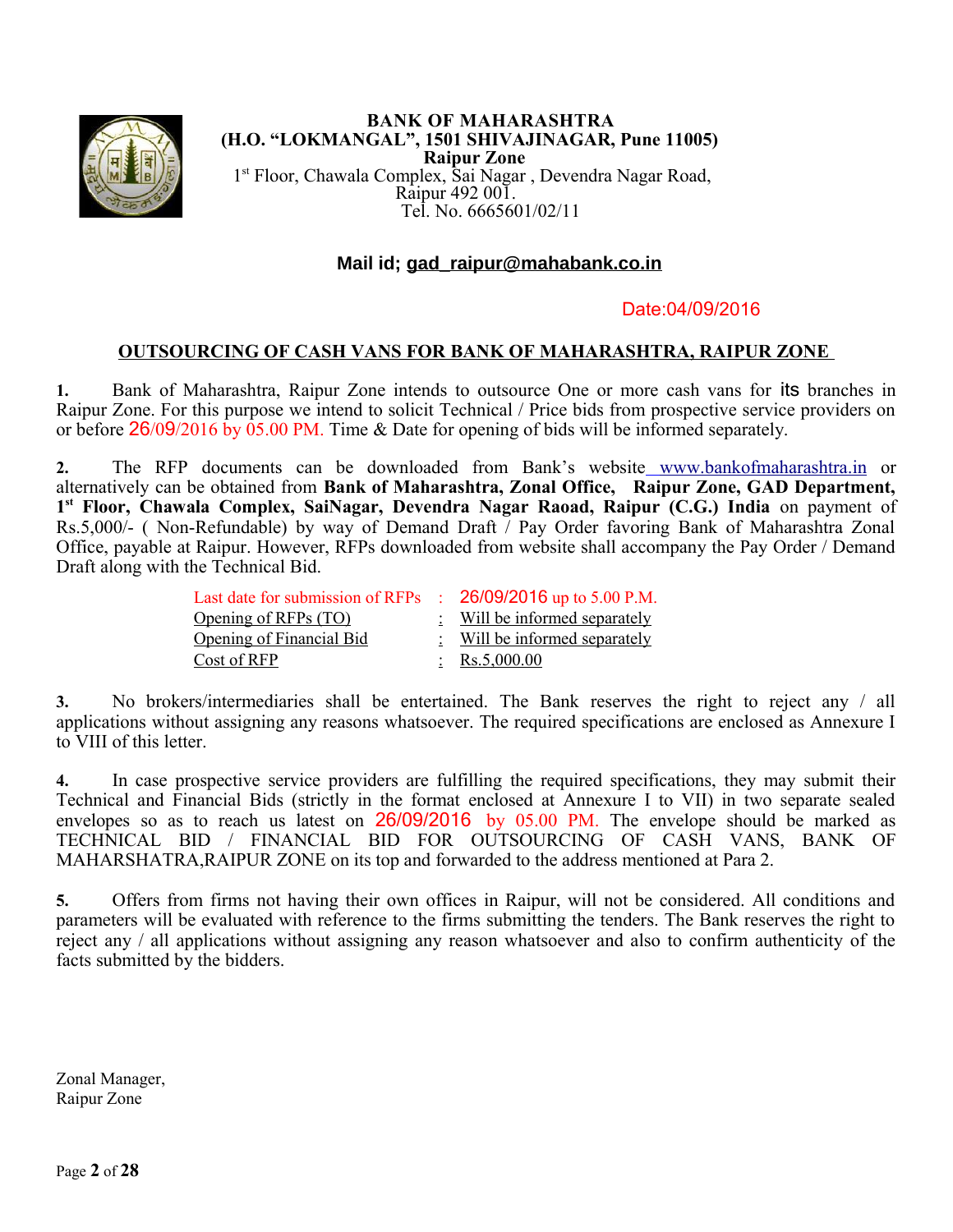### **OFFER FOR OUTSOURCING OF CASH VANS TERMS & CONDITIONS**

### **1. Scope of Work.**

Bank of Maharashtra, Raipur Zone intends to outsource One or more cash vans facility for its branches in RAIPUR ZONE. The services will be required for providing/ receiving cash from various branches located in CHHATTISAGARAH State & BALAGHAT District (M.P.) areas to/ from the currency chest Nagpur/Junnardeo/branches. The quantity of cash vans mentioned above is only tentative and the actual number may increase or decrease depending upon the requirements of the Bank during the period of empanelment / contract i.e. three years. The decision of the Bank in this regard will be final.

# **2. Terms of Execution of Work.**

The services of cash vans would begin within a period of 90 days commencing from the 7th day of acceptance of the work order issued by the Bank. Any delay in services of the cash vans over the stipulated period will attract penalty of 1% of the contract value per week subject to maximum of 4% of the contract value.

Bank reserves its right to recover these amounts by any mode such as adjusting from any payments to be made by the Bank to the service provider. Part of week will be treated as a week for this purpose. However, the Bank may condone the liquidity damages for delay of less than a week. The decision to further continue/ discontinue the contract with the service provider lies fully with the Bank.

# **3. Eligibility Criteria for Short-Listing.**

3.1 For empanelment or short listing of Service Provider the following criteria shall be applied. For this purpose the service provider shall submit proof documents along with the Tender and those service providers not conforming to any of these parameters will not qualify for empanelment or short listing:

- (a) Service Provider should be either registered companies or registered partnership firms reputed for providing Cash Van services.
- (b) Service Provider should have credible Supervisory Infrastructure.
- (c) Service Provider should have Income Tax PAN and the latest Clearance Certificate.
- (d) Service Provider should have Audited Balance Sheets and Profit & Loss Accounts for the past three years and the average turnover of the Service Provider in the last three years should not be less than two crore rupees.
- (e) Service Provider should have Registration under Shops & Establishments Act.
- (f) Service Provider should have a valid certificate from ESI Corporation.
- (g) Service Provider should have a valid certificate under EPF & Misc. Provisions Act 1952.
- (h) Service Provider should have documents proving compliance of Minimum Wages Act 1948 and other Labor laws and rules.
- (i) Service Provider must have an office in Raipur, as the case may be, with telephone & fax and manned during the office hours.
- (j) Service Provider should have been in the business of providing Cash van services at least for the last three years in PSU's Banks.
- (k) Service Provider should furnish three Reference Sites and on request by the Bank the Referees should testify about the performance of the Service Provider to the Bank's satisfaction.
- (l) Service Provider should have minimum 08 Cash Van services. (Attach proof).
- (m) Service Provider should submit solvency certificate of Rs 10,00,000/- (Rupees Ten lacs only.)
- (n) ISO 9001-2008 certification.

Page **3** of **28**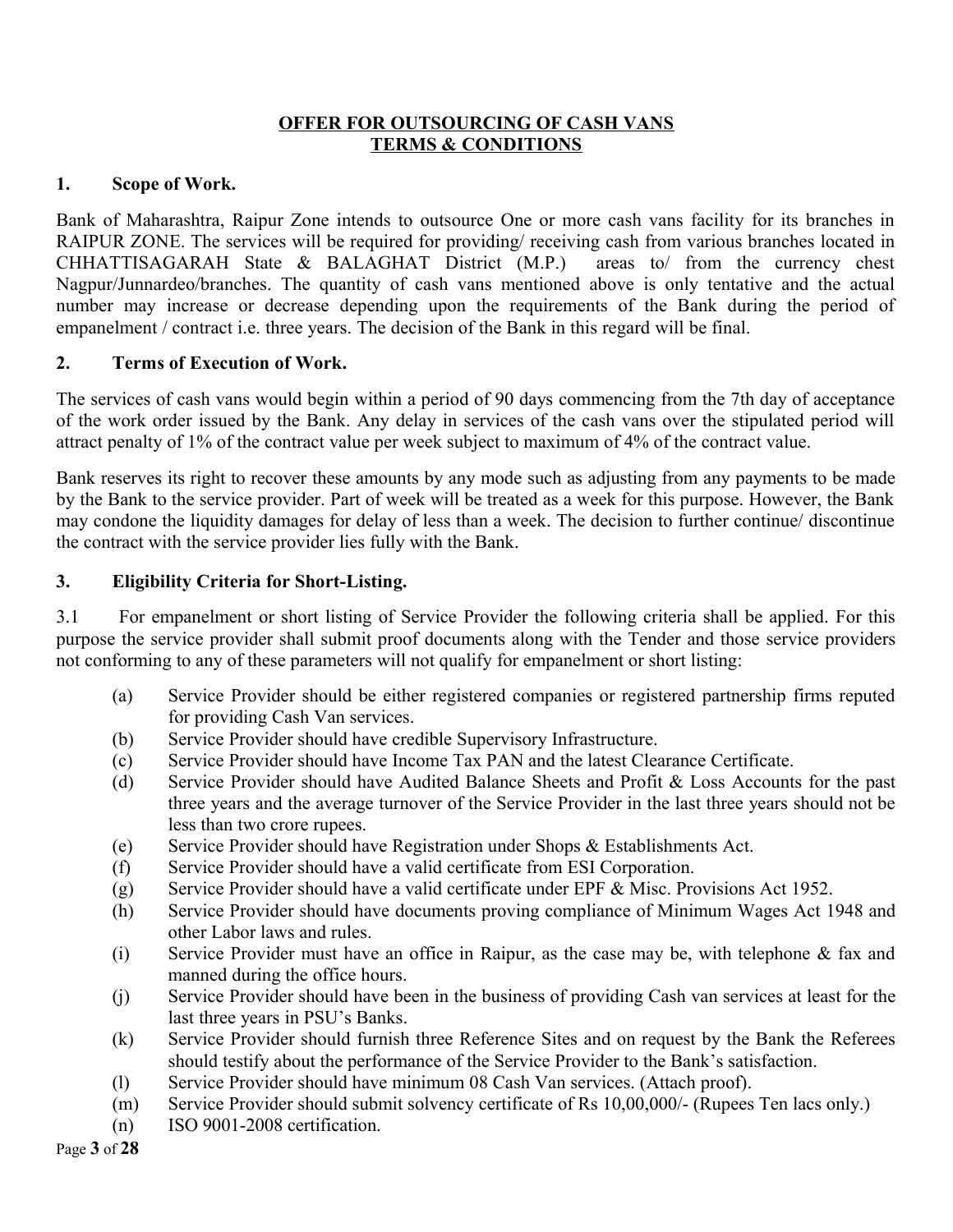- (o) The agency should have undertaken the process of Police verification of all the staff and the same should be confirmed/cross checked by the Zonal office for genuineness.
- (p) The driver of the vehicle should be a reliable driver in possession of valid driving license.
- (q) The agency should provide communication system for the cash van. The vehicle should be fitted with GPS and CCTV systems and the monitoring should be undertaken on a continuous basis.
- (r) The agency should fully indemnify the bank against any loss.
- (s) Statutory norms like Minimum wages act; work man compensation act, EPF, ESIC & Third party insurance and insurance cover for their staff and property should be ensured by the agency. Any other requirement made mandatory by the Bank/Govt. machinery should also be complied by the agency.
- (t) The staff should have undergone training and a certificate of the same to be submitted to the bank.
- (u) Mental and physical fitness of the staff should be certified by a Bank approved/Govt. doctor/Civil Surgeon.
- (v) The cash van should be mechanically fit for cash van duty. Vehicle older than 3 years should not be permitted for use. The agency should have tied up with company authorised garages for regular vehicle maintenance.
- (w) The modification of the cash van should be in line with the specification laid down by the Bank.
- (x) The service provider should provide the following staff with the cash van:
	- (i) Driver –One. (ii) Loader One.
- (y) The vehicle should have all mandatory security equipment fittings such as alarm system, fire extinguishers, CCTV cameras with backup, GPS monitoring systems etc.
- (z) The cash van should have RTO passing and valid registration for commercial activity.
- (aa) The service provider should comply with all the laws applicable to Union, State and local laws, ordinance, regulations and codes.
- (bb) Fidelity Insurance of agency staff should be furnished to the bank
- 3.2 Service Provider should furnish details about their firm as per profile at (Annexure II).
- 3.3 Agencies, which do not comply with the statutory requirements need not apply.

3.4 In case, bank do not receive the requisite number of tenders or if requisite number of offers do not qualify technically, the bank reserves the right to finalized the tenders from available technically qualified offers. In this regard, bank's decision will be final & binding, no objections from any agency will be entertained in this regard.

### **4. Locations to be Covered.**

The services will be required for providing/ receiving cash to/ from various branches located in Raipur ZONE, comprising of Chhattisgarh State & BALAGHAT District (M.P.) areas to/from both the currency chest Nagour (Maharashtra)/Junnardeo (M.P.).

### **5. Two Part Offer.**

The offer will be in two parts; **Technical Offer and Commercial Offer**. Both the parts must be submitted at the same time but in separate sealed covers, giving full particulars, addressed to the Bank of Maharashtra , Raipur Zone and duly super-scribed on each envelope **"Technical Bid for Outsourcing of Cash Vans"** and

**"Financial Bid for Outsourcing of Cash Vans"** on or before 26/09/2016 at 5.00 p.m.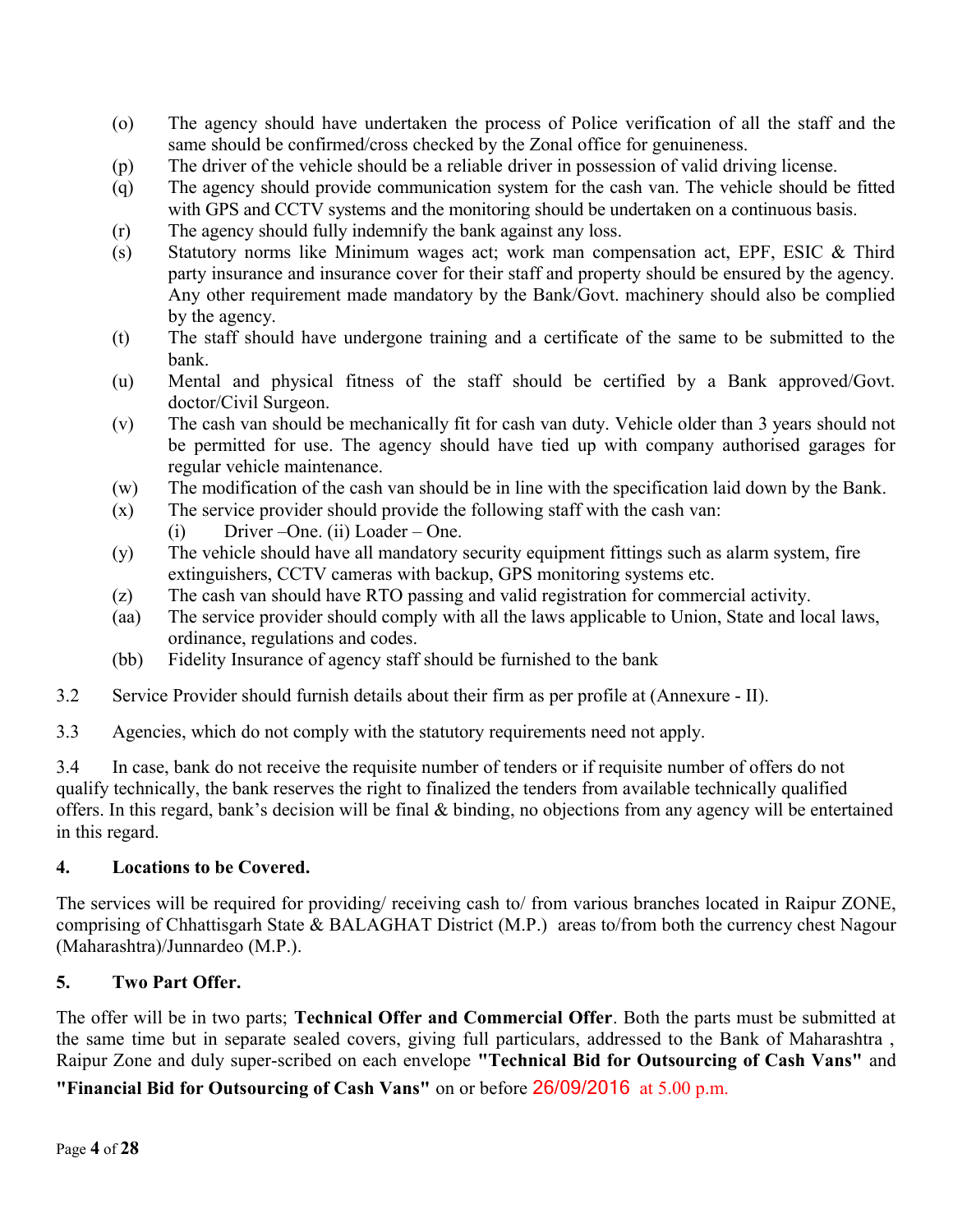# **6. Earnest Money Deposit.**

Earnest Money Deposit of Rs.50,000/- (Rupees Fifty thousand only), in the form of a demand draft/pay order issued by a scheduled commercial bank favoring Bank of Maharashtra, payable at Raipur must be submitted along with the Techno-commercial Offer. Offers not accompanied with Earnest Money Deposit of Rs.50,000/ will not be accepted. This amount will be forfeited if, having been selected by the Bank for the job, the offerer refuses to accept deployment order or having accepted the deployment order, fails to carry out his obligations mentioned therein. Bank Guarantee in lieu of Earnest Money Deposit will not be accepted. No interest will be payable on the Earnest Money Deposit. The Earnest Money Deposit will be refunded to the unsuccessful Offerer. The Earnest money paid by the successful Offerer will be released after six months of satisfactory deployment of required number of Cash Vans.

# **7. Validity Period Of The Offer.**

The offer will be valid for a period of 90 days from the last date (26/092016) of submission of the tenders.

# **8. Technical Offer (TO).**

The Techno-commercial Offer (TO) should be complete in all respects and contain all information asked for in this document. It should not contain any price information. (If price information is given in TO, it will be rejected). The Techno-commercial Offer should comprise of the following:

- 8.1 Covering letter on the prescribed format (Annexure-I).
- 8.2 Pay Order for Rs.5000, i.e., Cost of RFP Forms, if downloaded from Bank's website.
- 8.3 Earnest Money Deposit of Rs.50,000/- in the form of a demand draft / pay order issued by a scheduled commercial bank favoring Bank of Maharashtra, payable at Raipur
- 8.4 All the annexure of this RFP other than Financial Bid (Annexure III).

# **9. Price Composition.**

The Price Bid should contain all relevant rates and charges and the rates should be quoted in Indian Rupees only, inclusive of following for one cash van in the format at Annexure III:

(i) Cost of the cash van along with the driver for 210 hrs and 2500km per month for Mahindra Maxi Truck/ Bolero type of vehicles.

- (ii) Cost of helper/ cash peon.
- (iii) Cost of additional kilometers running i.e. per day basis.
- (iv) Cost of additional hours i.e. per month cumulative basis.
- (v) Cost of Van with Security Guard/Guards / Without Guard

The Price Bid should not contradict the TO in any manner.

9.1 Monthly Rates applicable on the date of issue of this tender should be quoted.

9.2 The Bank will shortlist suppliers, who satisfy commercial and other requirements laid down in the document. The Price Bids of only the short listed suppliers will be opened. Short listed suppliers will be notified by e-mail/post and authorized representatives may be present at the time of opening of the Price Bids as per date and time informed to them.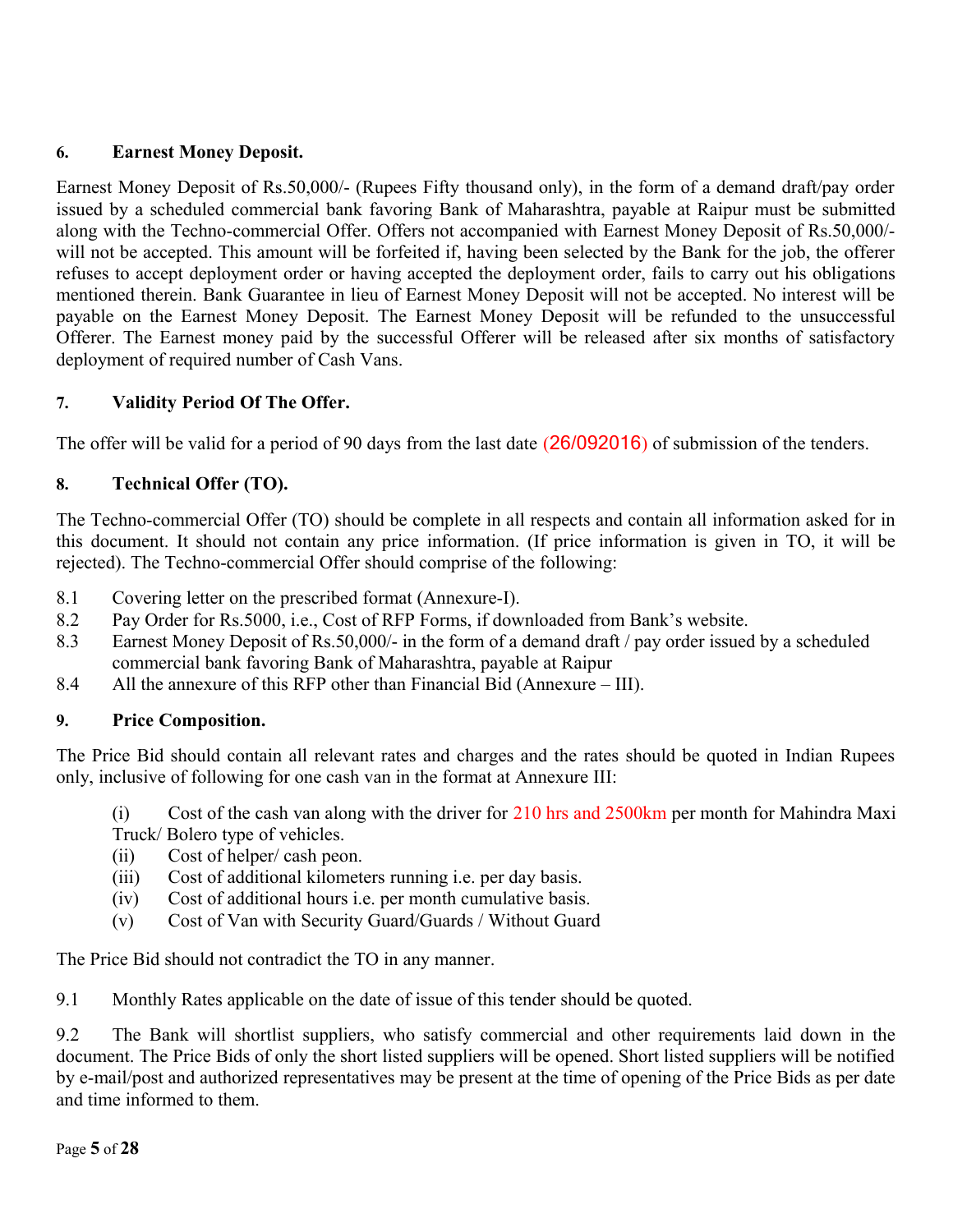# **10. No Erasures or Alterations.**

Technical / Commercial details must be completely filled up. The corrections or alterations, if any, should be authenticated. In the case of the corrections / alteration are not properly authenticated, the offer will be rejected.

### **11. No Price Variations.**

The Financial offer shall be on a fixed price basis. No upward revision in the price would be considered on account of subsequent increases in Government taxes, customs duty, Excise Tax, Sales Tax, etc. However, if there is any reduction on account of Government levies / taxes, during the offer validity period, the same shall be passed on to the Bank.

# **12. Price Freezing.**

The price finalized shall remain valid for a period of one year from the date of such finalization with the option to the Bank to review the price if necessary.

# **13. Agreement between the Service Provider and the Bank.**

The successful offerer shall execute an Agreement with each HQ/Branch on Rs.100/- non-judicial Stamp Paper as per Terms & Conditions as per Annexure-VIII. It is understood that the Service Provider, who are willing to offer their Cash Van services in response to this RFP have read all the terms and conditions and have agreed to all the Terms & Conditions without any modifications.

### **14. Opening of Offers.**

The time & date for opening of Technical bids will be informed separately. You can send your authorised representatives accordingly. The Techno-commercial Offers will be opened at the time and date as informed, irrespective of the number of Offerer or their representatives present.

### **15. Evaluation Process.**

Offers (Tenders) will be evaluated in the following stages:

15.1 Stage I - Incomplete Offers, i.e., offers not accompanied by the mandatory documents as mentioned above, cost of RFP Forms etc. shall be rejected.

15.2 Stage II - Offers will be evaluated against the stipulated minimum eligibility criteria based purely on valid proof documents submitted by the Service Provider. Offers not complying with the eligibility criteria will be rejected. Scoring of marks will be as per Annexure IV.

The financial bids of all the technically qualified firms/agencies/bidders will be opened for financial evaluation. The work will be awarded to the L-1 agency. In case the financial bid of more than one agency is L-1, then the work will be awarded to the agency which gets the maximum marks in Technical evaluation. The performance including the discipline of drivers, cash van crew and supervision by the agency will be observed for 3 months and if not found up to the desired satisfaction, the bank will have the sole right to terminate contract and go for L2 (similarly L3, L4). The bank reserves the right to distribute the work between 02 or more agencies by giving chance to the bidders to match the rates quoted by L-1 bidder.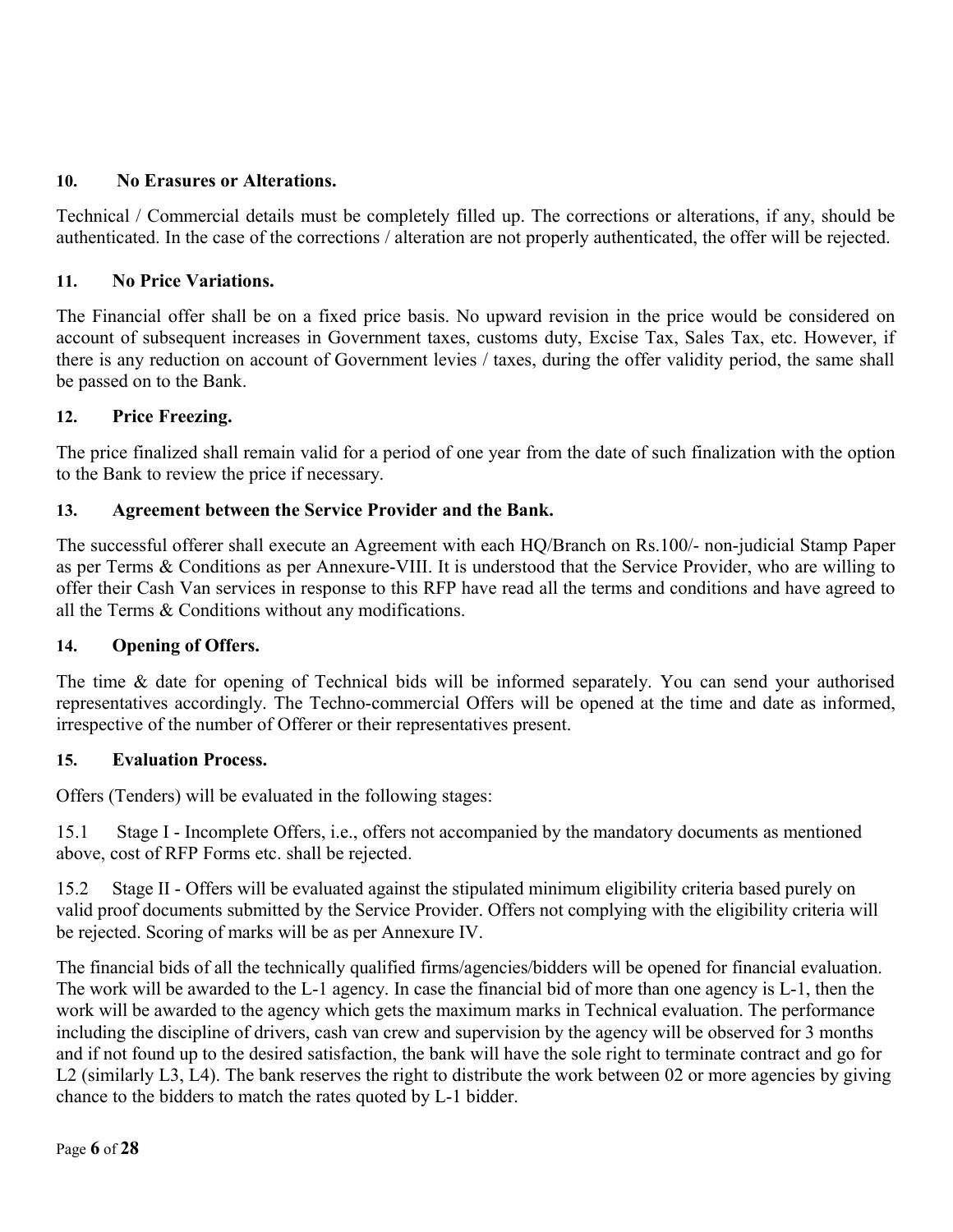- 15.3 Stage III Short-listing of supplier(s) based on satisfactory feedback from reference sites.
- 15.4 Stage IV Opening the Price bids of the short-listed firm(s)---as per Price bid format (**Annexure-III) .**

# **16. No Commitment to Accept Lowest or Any Tender.**

The Bank shall be under no obligation to accept the lowest or any other offer received in response to this tender and shall be entitled to reject any or all offers without assigning any reasons whatsoever.

# **17. Splitting of Order.**

The Bank reserves its right for splitting the quantity between two or more service providers.

The splitting of the order will be in equal ratios, provided the L2 service provider agrees to match the prices quoted by L1 service provider and agrees for all the terms and conditions.

In case L2 service provider is not willing to match L1 price, Bank will call L3, L4 service providers etc., in that order to step into the shoes of L2 service provider. In the event of L3, L4 etc., service provider not matching the L1 price the entire quantity will be awarded to L1.

# **18. Right to Alter Quantities.**

The Bank will be free to either reduce or increase the number of cash vans on the same terms and conditions. The Bank reserves the right to alter number of cash vans. The Bank also reserves the right to place further/repeat order on same terms and conditions within a period of 12 months.

# **19. Order Cancellation.**

If the service provider fails to deliver the cash vans services within the stipulated time schedule or the extended date communicated by the Bank, it will be a breach of contract. The Bank reserves its right to cancel the order in the event of delay in delivery /commissioning of the cash vans.

**20. Payment Terms. -** The terms of payment are as under:

(i) No advance payment against work order.

(ii) 100%Payment will be released by the Zonal Office, Raipur on monthly bills forwarded after the first month of the services of the cash vans.

# **21. Guaranty.**

The cash vans delivered to the Bank should be brand new, including all components of security equipments such as security alarms, fire extinguishers and the media for communication. The service provider should also guarantee that the precedents of all staff/ crew (driver and loaders) deployed on the cash vans have been verified by the police authorities.

# **22. Warranty.**

Service providers shall be fully responsible for the manufacturer's warranty in respect of proper design, quality and workmanship of all equipments, accessories, etc. of the cash vans provided along with the crew. The service provider shall maintain the cash van at no additional charge to the Bank.

### **23. No reimbursement of cost of any type on any account will be paid to persons or entities submitting their bid.**

Page **7** of **28**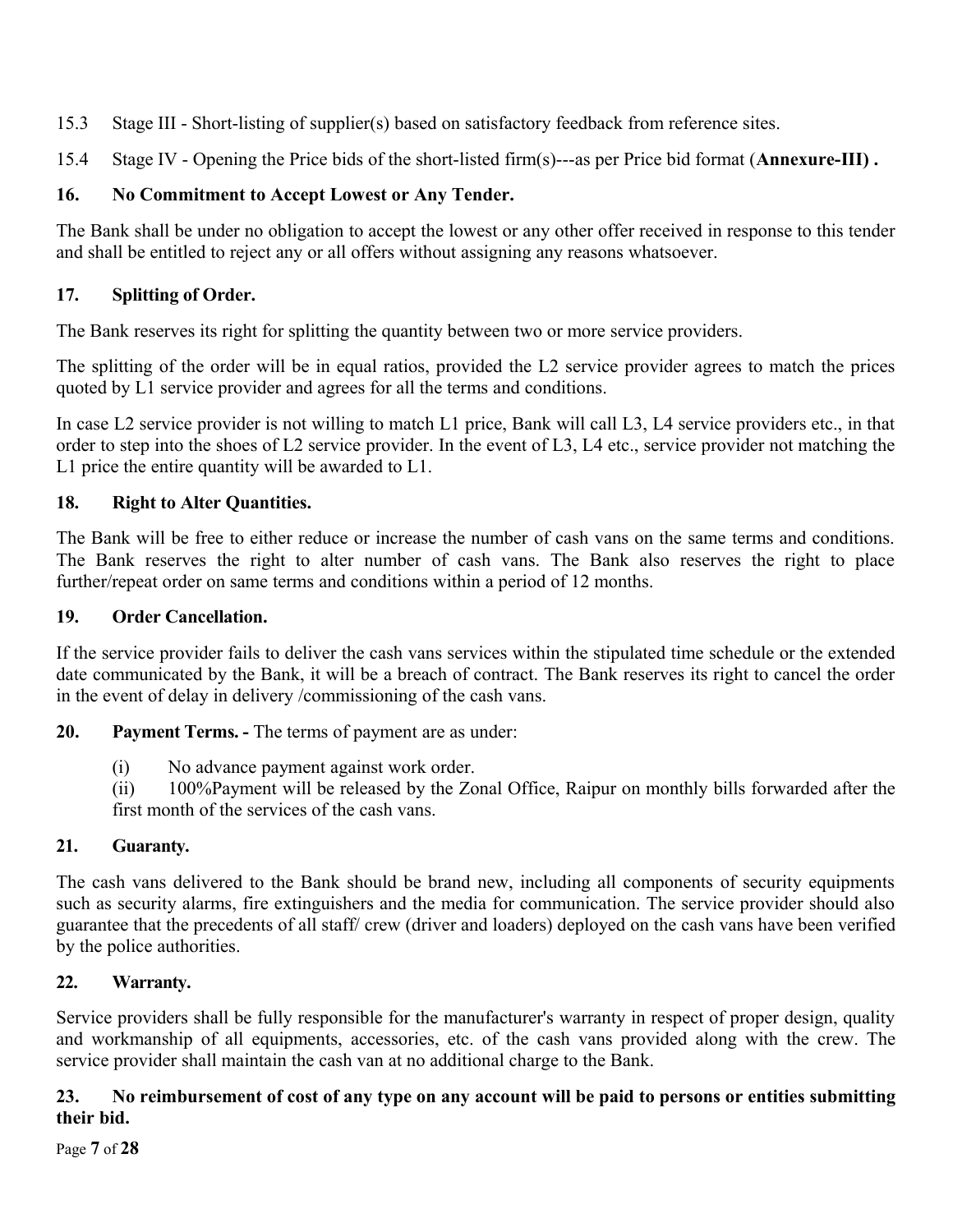**24. The Cash vans being deployed for duty in case fails and the complaint is received by service provider, the cash van must be made functional within 24hrs of the complaint, else a penalty of 5% of the monthly bill would be applied.**

**25. All the staff/crew deployed on the cash vans must be issued with number Identity Cards duly authenticated by the Executive/Officer of the company and the staff/crew should not be changed without prior permission.**

### **26. In case of strike in the company, alternate arrangements for provision of cash van with crew must be made by the service provider.**

# **27. Force Majeure.**

If at any time during the period of the contract the performance in whole or in part by either party or any obligation under the contract shall be prevented or delayed by reasons of any war, hostilities, acts of god, Public enemy, civil commotion, sabotage, fires, floods, explosions, epidemics etc then, provided notice of the happening of the any such events is given by either party to the other within 15 days from the date of occurrence thereof, neither party shall by reason of such event be entitled to terminate their contract nor shall either party have any claim for damages against the other in respect of such non-performance or delay in performance. The whole or any part of the Party's obligations under the contract shall be resumed as soon as practicable after such event has come to an end or ceased to exist. If force majeure event continues beyond the period of three (3) months the parties shall hold consultation to resolve the problem satisfactorily.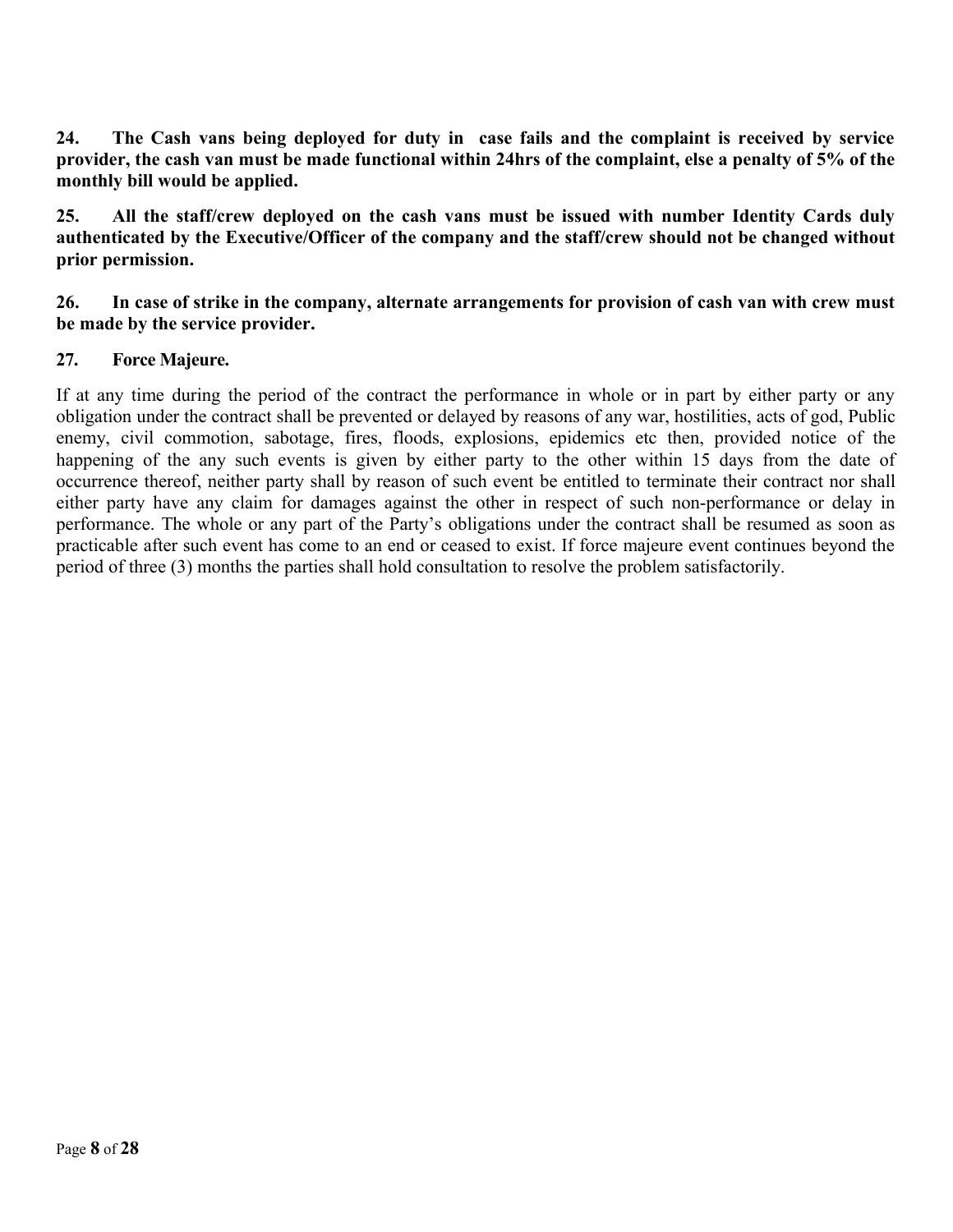#### **Annexure-I**

### (Letter to the Bank on the service provider's letterhead)

To,

**Zonal Manager, Raipur Zone, Bank of Maharashtra, 1 st Floor, Chawala Complex, Sai Nagar, Devendra Nagar Road, Raipur (C.G.) India**

Dear Sir,

### **<u>Sub: Your RFP for Outsourcing of Cash Vans dated</u>**

With reference to the above RFP, having examined and understood the instructions, terms and conditions forming part of the RFP, we hereby enclose our offer for the supply of the cash vans as detailed in your above referred RFP.

We confirm that we have not been disqualified by any PSU bank for the services of cash vans outsourced to them. We further confirm that the offer is in conformity with the terms and conditions as mentioned in the RFP. We also confirm that the offer shall remain valid for 90 days from the last date of submission of the tenders.

We hereby undertake that the cash vans to be deployed to the Bank will be a new vehicle having all security equipments fitted and the components and will be as per the design and specification as per Bank, as per Annexure VII and will have RTO passing.

We understand that the Bank is not bound to accept the offer either in part or in full and that the Bank has right to reject the offer in full or in part without assigning any reasons whatsoever.

We enclose herewith a Demand Draft/Pay Order for Rs.50,000/- (Rupees Fifty thousand only) favoring Bank of Maharashtra and payable at Raipur, towards Earnest Money Deposit, details of the same are as mentioned below:

- 1. Demand Draft/Pay Order No. :
- 2. Date of Demand Draft/Pay Order :
- 3. Name of Issuing Bank & Branch :

Yours faithfully,

### **Authorised Signatories**

(Name & Designation, seal of the service provider) Date: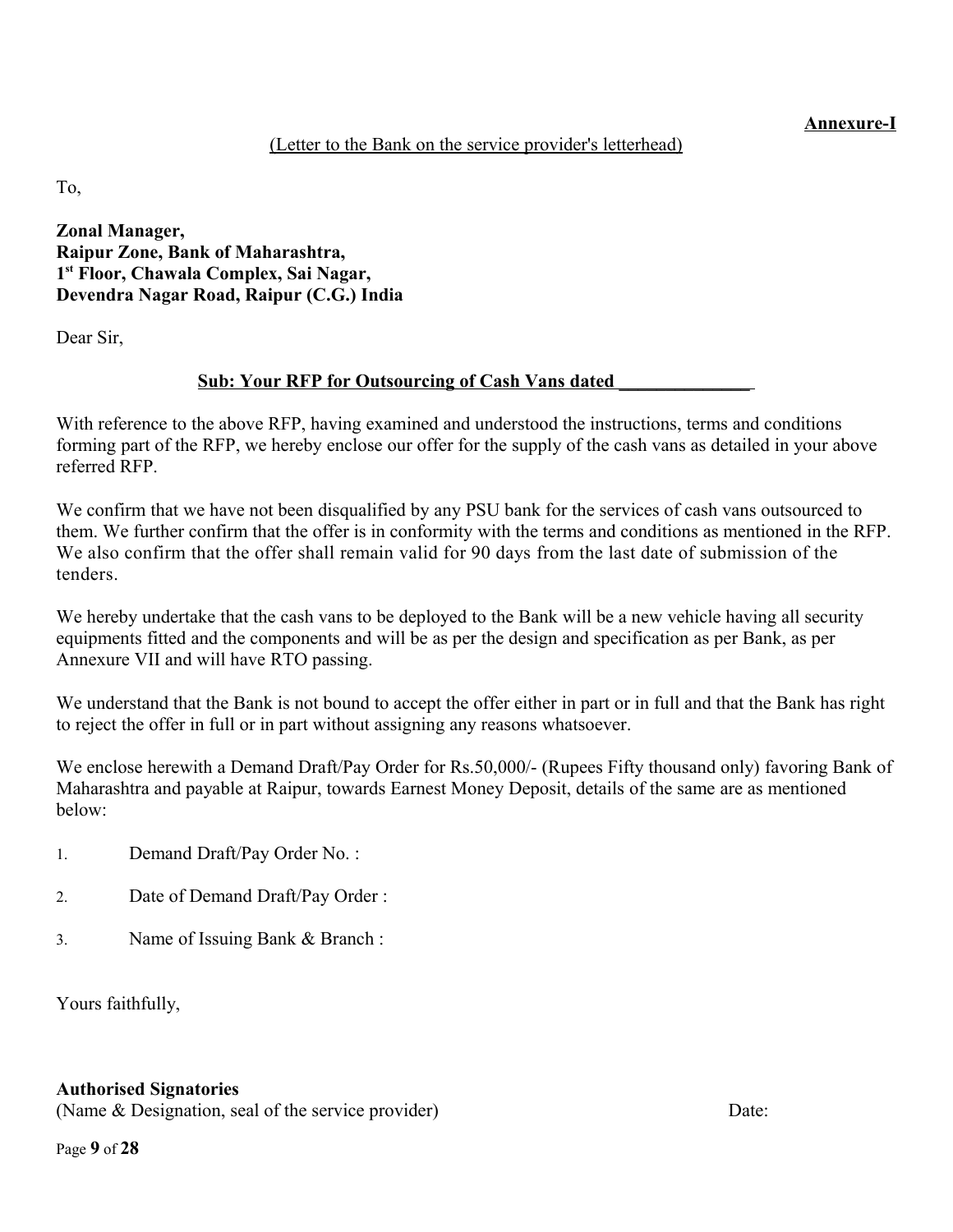#### **Annexure - II**

#### **PSA PROFILE**

1. Name of the Organization and Address:

- 2. Year of Establishment (Submit proof):
- 3. Status of the firm (Submit proof): (Whether Pvt. Ltd. company / Pubic Ltd. company/ Partnership Firm)
- 4. Name of the Chairman/Managing Director/CEO/Country Head (as the case may be):
- 5. Whether registered with the Registrar of Companies/Registrar of Firms in India. If so, mention number and date and enclose Registration Certificate copy.

6. (a) Name and address of Bankers (Submit proof):  $(i)$  (ii)

> (b) Turnover of the Company/Firm in 2012-13, 2013-14 and 2014-15: (Please attach a copy of audited Balance Sheet and Profit & Loss Account for the Years 2012-13, 2013-14 and 2014-15 as proof documents)

2012-13 : 2013-14 : 2014.15

7. Whether registered for Service Tax purposes. If so, mention number and date (Submit proof):

8. Whether an assessee of Income Tax. If so, mention Permanent Account Number. Furnish copies of Income tax clearance certificate.

9. Is the Company/Firm a supplier of Cash Van Services? If yes, (a) Mention the addresses, phone numbers and fax numbers of the Offices below:

Head Office address:-

Local office address:-

- 10. What is your core area of activities? Mention the fields giving the annual turnover for each field.
	- (i)
	- (ii)
	- (iii)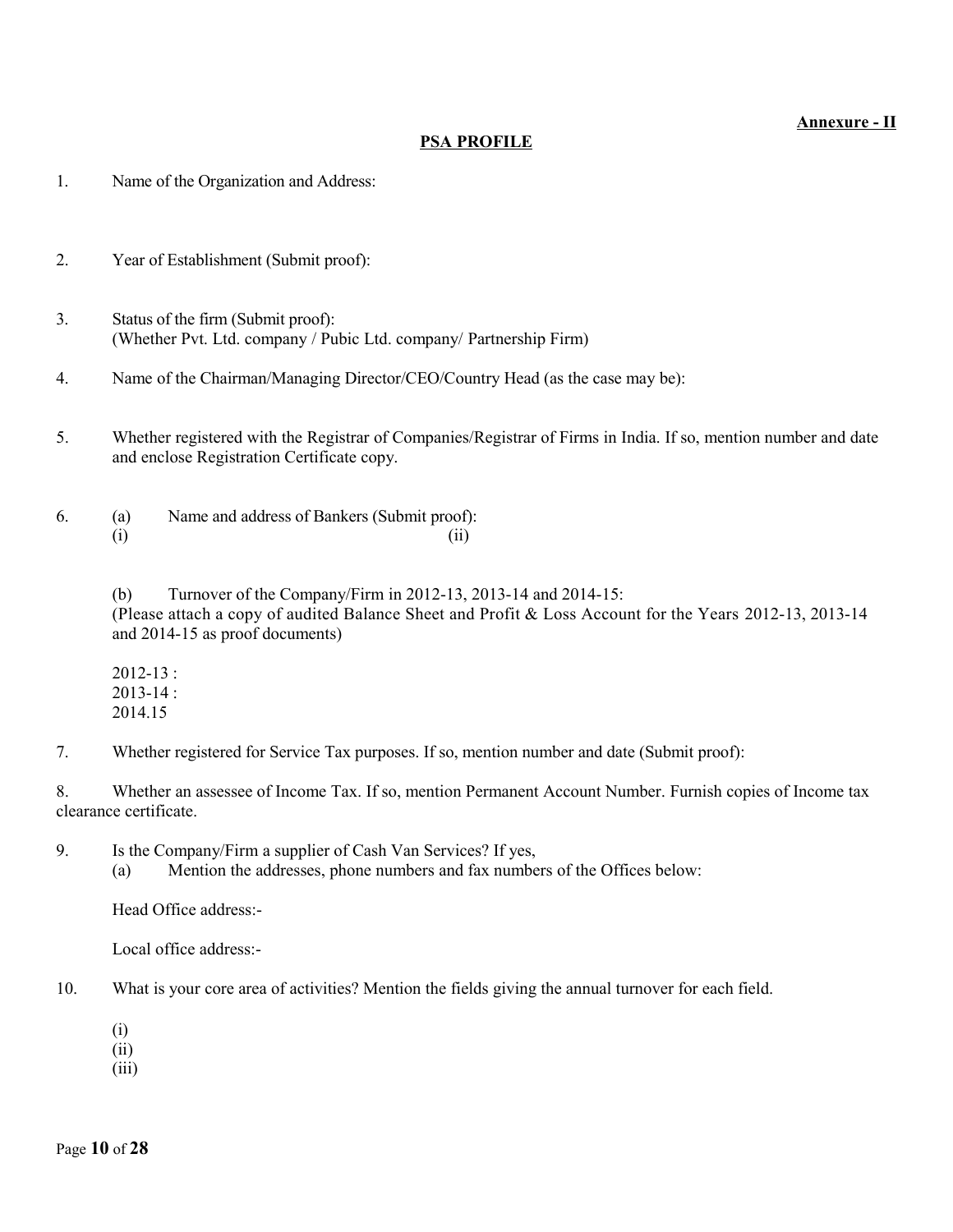### 11. Deployment of Cash Vans services since when?

12. If you are providing Cash Vans (08 or more) to other corporate bodies and public sector banks furnish their names, date of empanelment and number of Cash Vans**,** where you are supplying in the last three years:

| Name of Organization with Address & Tele Nos | Since when? | Number of Cash<br>Vans deployed | Average annual Payment<br>received |
|----------------------------------------------|-------------|---------------------------------|------------------------------------|
|                                              |             |                                 |                                    |
|                                              |             |                                 |                                    |
|                                              |             |                                 |                                    |
|                                              |             |                                 |                                    |

**(Please attach copies of their orders or payment proof. A separate sheet may be attached if the above space is inadequate)**

#### **13. Details of Training facility:-**

| Location of training facility and details of training imparted<br>(syllabus) | No of Drivers trained | Any other training |
|------------------------------------------------------------------------------|-----------------------|--------------------|
|                                                                              |                       |                    |
|                                                                              |                       |                    |

#### **14. Details of Cash Van Supervisory Staff:-**

| Sr. No. | <b>Name</b> | <b>Qualification</b> | <b>Post Held</b> | <b>Experience</b> |
|---------|-------------|----------------------|------------------|-------------------|
|         |             |                      |                  |                   |
|         |             |                      |                  |                   |

I / We have read the instructions appended to the Performa and I / We understand that if any false information is detected at a later date, any contract made between ourselves and Bank of Maharashtra on the basis of the information given by me / us can be treated as invalid by the Bank and I / We will be solely responsible for the consequences.

I / We agree that the decision of Bank of Maharashtra, in selection of Service Provider will be final and binding to me / us.

All the information furnished by me/us above here is correct to the best of my/our knowledge and belief. I / We agree that I / We have no objection if enquiries are made about the work listed by me / us here in above and/or in the accompanying sheets.

Place:

Date : SIGNATURE: Name & Designation & Seal of company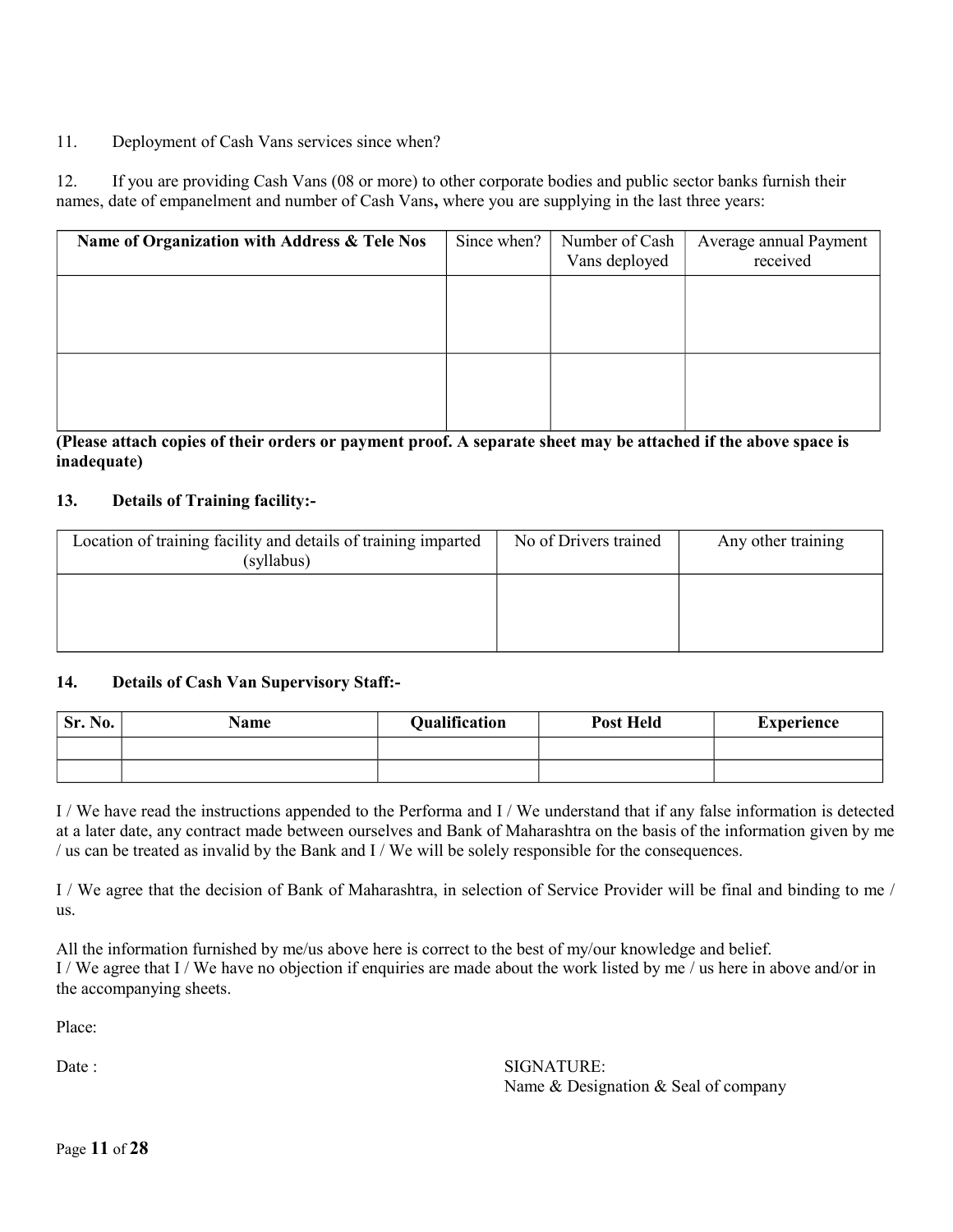# **Annexure-III**

# **FINANCIAL BID: CASH VANS AND CREW (To be submitted in Separate Sealed Envelope)**

| Sr. No.        | Description                                           | Price per unit | Price per unit in Words |
|----------------|-------------------------------------------------------|----------------|-------------------------|
|                |                                                       | in Figures     |                         |
|                | Cost of the cash van along with the driver for        |                |                         |
|                | 210 hrs and 2500km per month (Mahindra)               |                |                         |
|                | Maxi Truck/Bolero)                                    |                |                         |
| $\overline{2}$ | Cost of one helper/cash peon. Should comply           |                |                         |
|                | the minimum wages act prevalent in the State          |                |                         |
| 3.             | Cost of additional kilometers running <i>i.e.</i> per |                |                         |
|                | day basis                                             |                |                         |
| 4.             | Cost of additional hours <i>i.e.</i> cumulative per   |                |                         |
|                | month basis                                           |                |                         |
| 5.             | Night halt /per person                                |                |                         |
| 6.             | Taxes                                                 |                |                         |
| 7.             | Any Other Charges                                     |                |                         |

### **Note:**

1. The cost of the vehicle services and crew should be taken into consideration, no separate payment will be made for it.

- 2. Unit prices must be quoted in WORDS AND FIGURES.
- 3. The taxes, etc. charged should be mentioned.
- 4. In case of any discrepancy, unit prices quoted in words will be considered.
- 5. Cost comparison will be on the basis of total cost of ownership calculated as explained above.

#### **AUTHORISED SIGNATORY**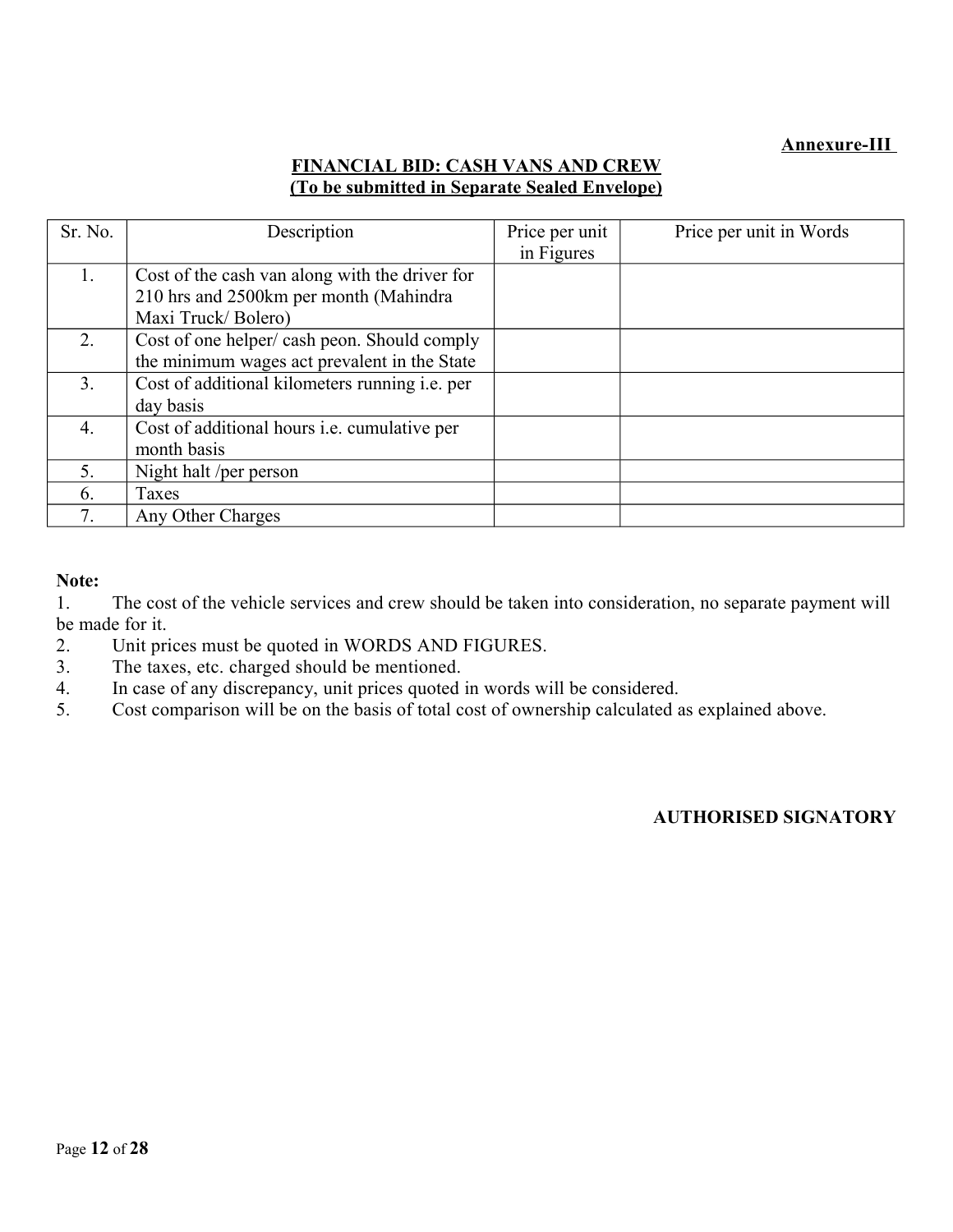### **Annexure- IV**

# **TECHNICAL EVALUATION**

### **Name of the PSA:**

| Sr.<br>N <sub>0</sub><br>$\bullet$ | <b>Information to be Provided</b>                                                                                                    | To be filled by<br>the bidder | <b>For Office</b><br><b>Use</b> | <b>Evaluation Marks</b>                                           | <b>Remarks</b>                                                                                                             |
|------------------------------------|--------------------------------------------------------------------------------------------------------------------------------------|-------------------------------|---------------------------------|-------------------------------------------------------------------|----------------------------------------------------------------------------------------------------------------------------|
| 1.                                 | Average Annual Turnover (in crores)<br>for last three financial years<br>(Year 2012-13, 2013-14, 2014-15)                            |                               |                                 | Above 2 Cr -2 point<br>Maximum above 5<br>Cr-2 points             |                                                                                                                            |
| 2.                                 | Services presently being provided in<br>Number of Nationalized banks and<br>Number of Cash Van per bank.                             |                               |                                 | Per PSU Bank 2<br>Points (Minimum<br>08 Cash Vans in<br>PSU bank) | Maximum 5<br>PSU banks will<br>be considered<br>(Copy of<br>deployment<br>order, location<br>& address to be<br>furnished) |
| 3 <sub>1</sub>                     | Deployment of Cash Van for the last<br>three years in PSU's Banks                                                                    |                               |                                 | Minimum 3 yrs- 3<br>points. Above 3<br>yrs -3 points              |                                                                                                                            |
| $\overline{4}$ .                   | Have an office in Raipur with<br>telephone & fax and manned during<br>the office hours                                               |                               |                                 | 4 points                                                          | For the last 2<br>yrs (proof)                                                                                              |
| 5.                                 | ISO 9001-2008 Certification of the<br>firm(Yes/No)                                                                                   |                               |                                 | 2 points                                                          |                                                                                                                            |
| 6.                                 | Firm is Registered with Registrar of<br>Companies/Registrar of Firms & is<br>having valid License under shop &<br>establishment Act. |                               |                                 | 6 points                                                          |                                                                                                                            |
|                                    |                                                                                                                                      |                               |                                 | 32 Points                                                         |                                                                                                                            |

Date:

Signature:

Designation:

Name of the Firm/Agency with Office Stamp:

**Note: Photocopies of all necessary documents (pertaining to technical evaluation/ Eligibility) duly self** 

Page **13** of **28**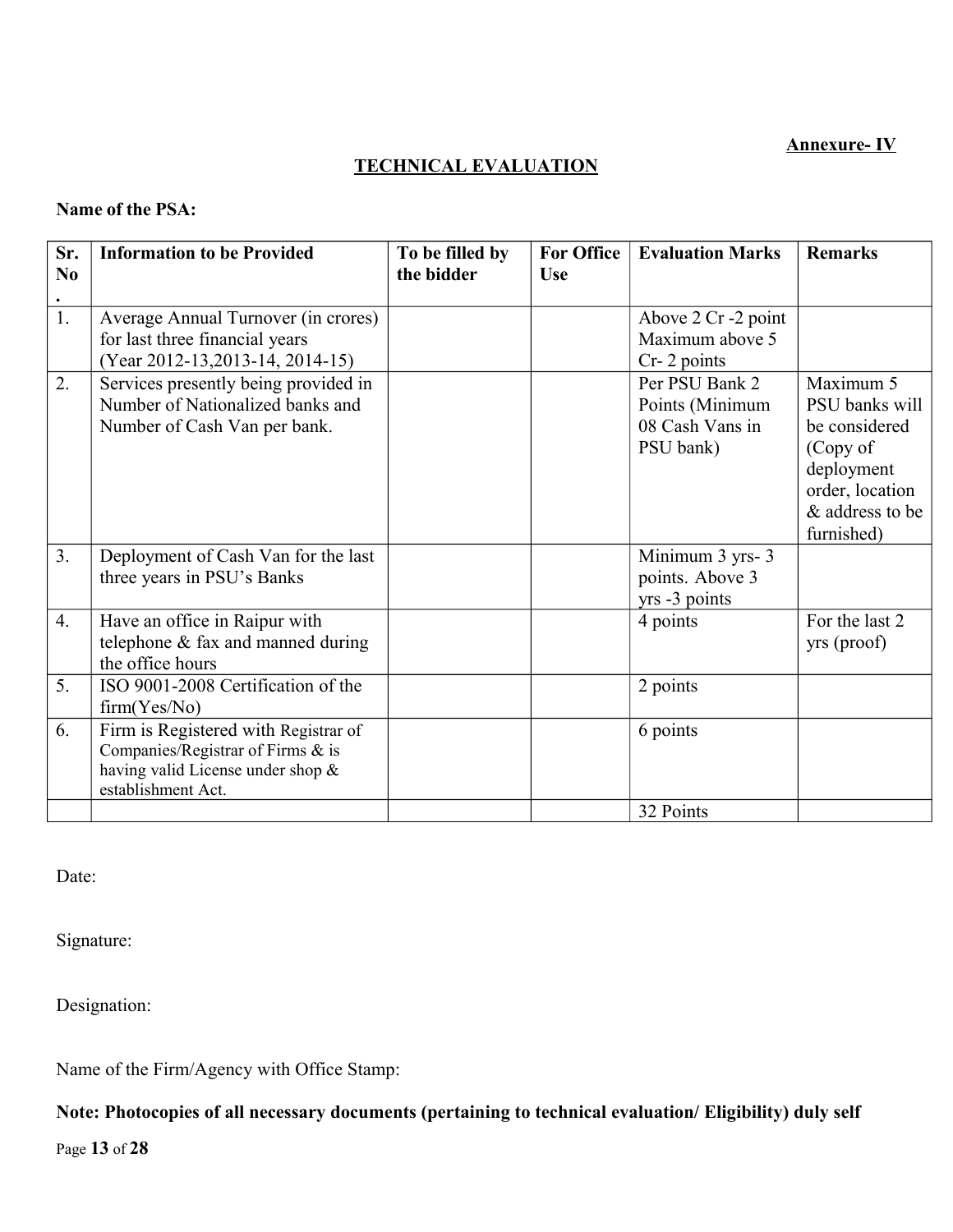### **attested must be enclosed and flagged for verification by the bank on the information provided.**

**1) Minimum qualifying points should be 18 points and above.**

# **2) Deduction of 2 points for unsatisfactory service for each year per reference site (Maximum three references) in the past in any PSB.**

### **Other Terms & Conditions**

(a) Service Provider should be either registered companies or registered partnership firms reputed for providing Cash Van services.

(b) Service Provider should have credible Supervisory Infrastructure.

(c) Service Provider should have Income Tax PAN and the latest Clearance Certificate.

(d) Service Provider should have Audited Balance Sheets and Profit & Loss Accounts for the past three years and the average turnover of the Service Provider in the last three years should not be less than Two Crore rupees.

(e) Service Provider should have Registration under Shops & Establishments Act.

(f) Service Provider should have a valid certificate from ESI Corporation.

(g) Service Provider should have a valid certificate under EPF & Miscellaneous Provisions Act 1952.

(h) Service Provider should have documents proving compliance of Minimum Wages Act 1948 and other Labor laws and rules.

(i) Service Provider should have an office in Raipur, with telephone  $\&$  fax and manned during the office hours.

(j) Service Provider should have been in the business of providing Cash Van services at least for the last three years preferably PSU's Banks.

(k) Service Provider should furnish three Reference Sites and on request by the Bank the Referees should testify about the performance of the Service Provider to the Bank's satisfaction.

(l) Service Provider should have on its roles minimum 08 Cash Vans. (Attach proof).

(m) Service Provider should submit solvency certificate of Rs 10,00,000/- (Rupees Ten lacs only.)

(n) ISO 9001-2008 Certificates.

The agencies, which do not comply with all the statutory requirements, need not apply.

The Performance of the service provider will be evaluated by the Committee.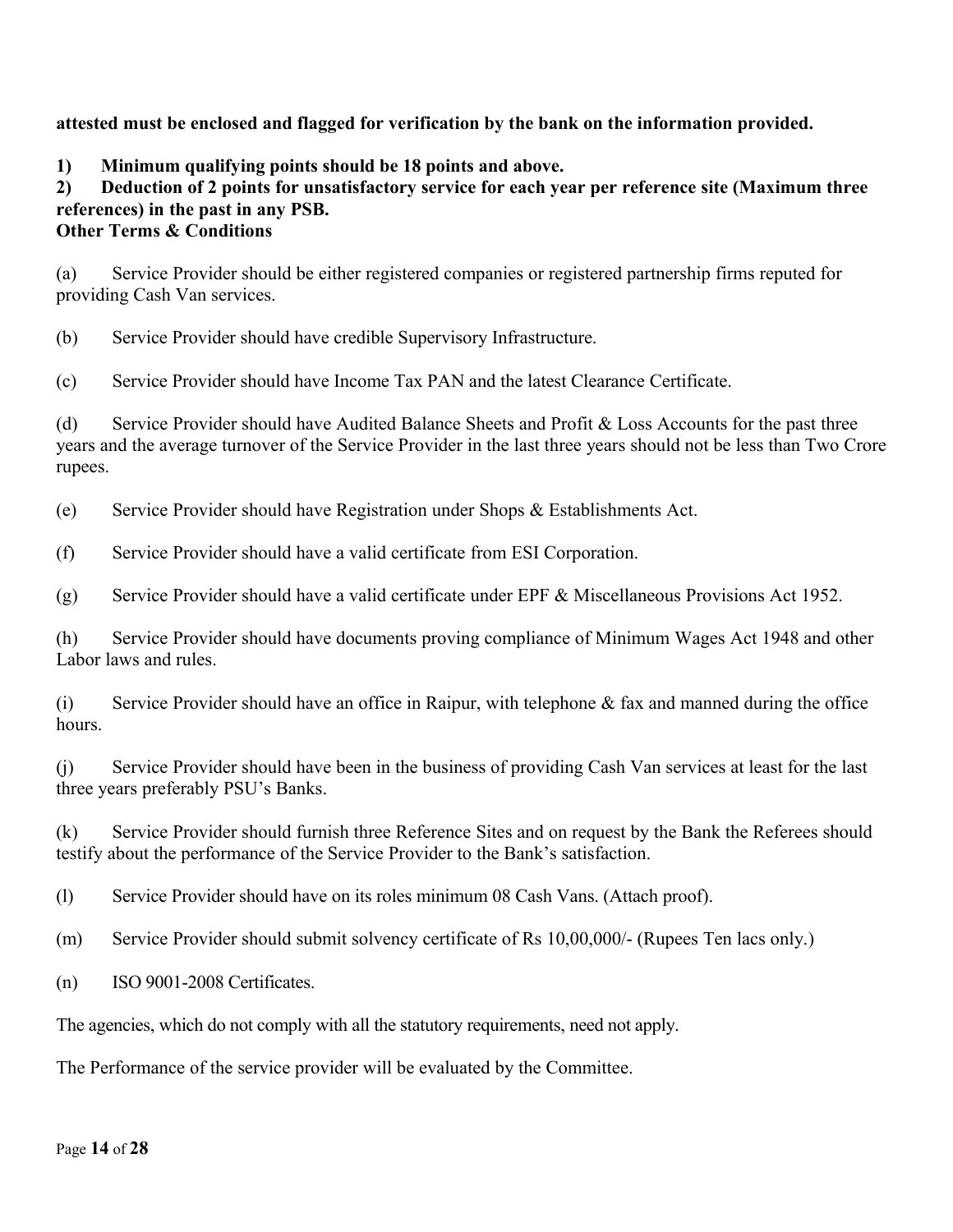# **Annexure-V**

# **REFERENCE SITE DETAILS**

| 1. | Name of the Company                                                                                                           |                                                                        |
|----|-------------------------------------------------------------------------------------------------------------------------------|------------------------------------------------------------------------|
|    | Address of the Company                                                                                                        |                                                                        |
|    | Name, designation of contact person with<br>telephone no. and E-mail ID                                                       | Name:<br>Designation :<br>Landline No.:<br>Cell No.:<br>$E$ -mail ID : |
|    | Details of cash vans services supplied in last<br>one year (Ref. no, date of order and quantity<br>with photo copy of orders) |                                                                        |

| Name of the Company                                                                                                           |                                                                             |
|-------------------------------------------------------------------------------------------------------------------------------|-----------------------------------------------------------------------------|
| Address of the Company                                                                                                        |                                                                             |
| Name, designation of contact person with<br>telephone no. and E-mail ID                                                       | Name:<br>Designation :<br>Landline No.:<br>Cell $No.$ :<br>$E$ -mail $ID$ : |
| Details of cash vans services supplied in last<br>one year (Ref. no, date of order and quantity<br>with photo copy of orders) |                                                                             |

| 3. | Name of the Company                                                                                                           |                                                                           |
|----|-------------------------------------------------------------------------------------------------------------------------------|---------------------------------------------------------------------------|
|    | Address of the Company                                                                                                        |                                                                           |
|    | Name, designation of contact person with<br>telephone no. and E-mail ID                                                       | Name:<br>Designation :<br>Landline No.:<br>Cell $No.$ :<br>$E$ -mail ID : |
|    | Details of cash vans services supplied in last<br>one year (Ref. no, date of order and quantity<br>with photo copy of orders) |                                                                           |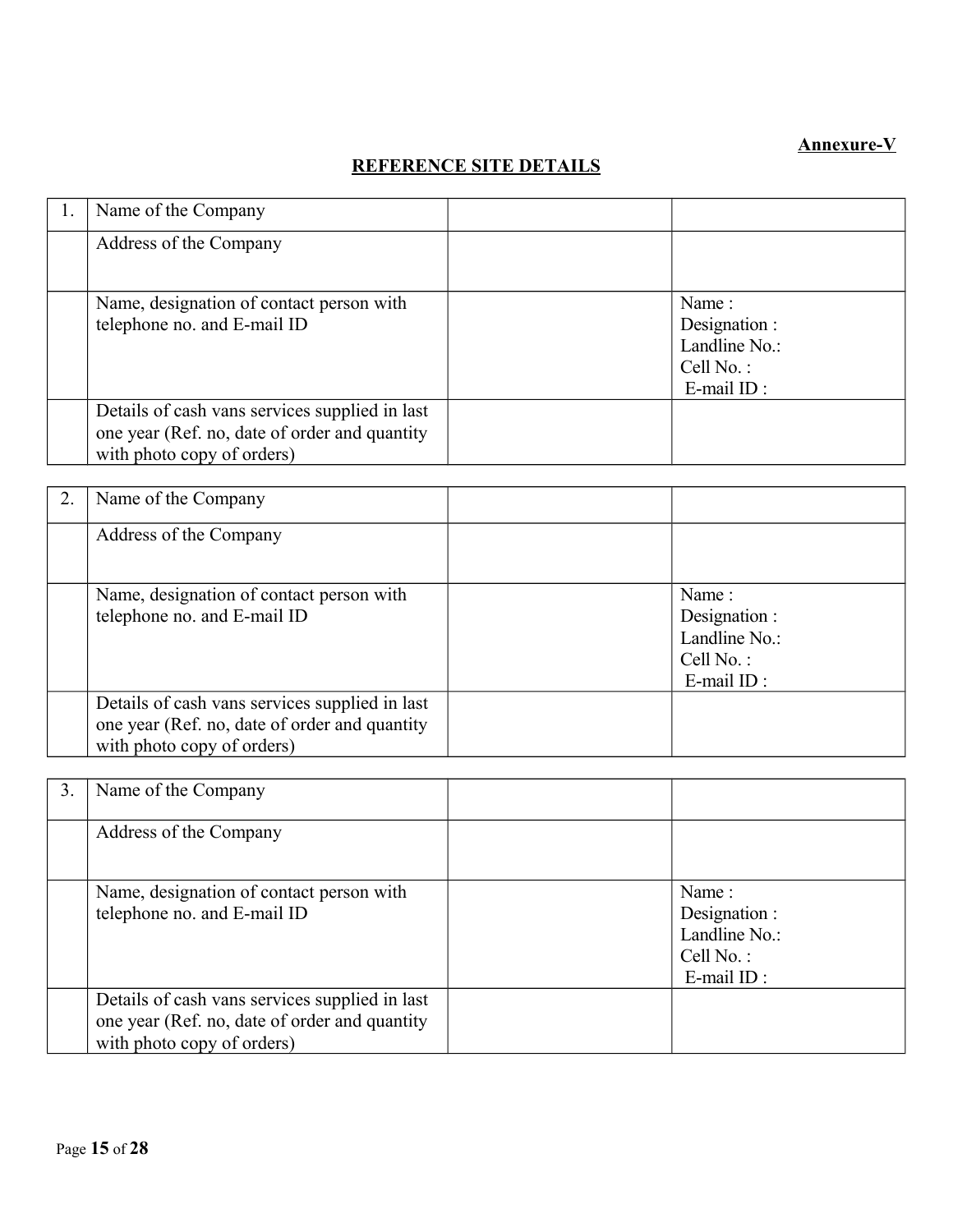**Authorised Signatory**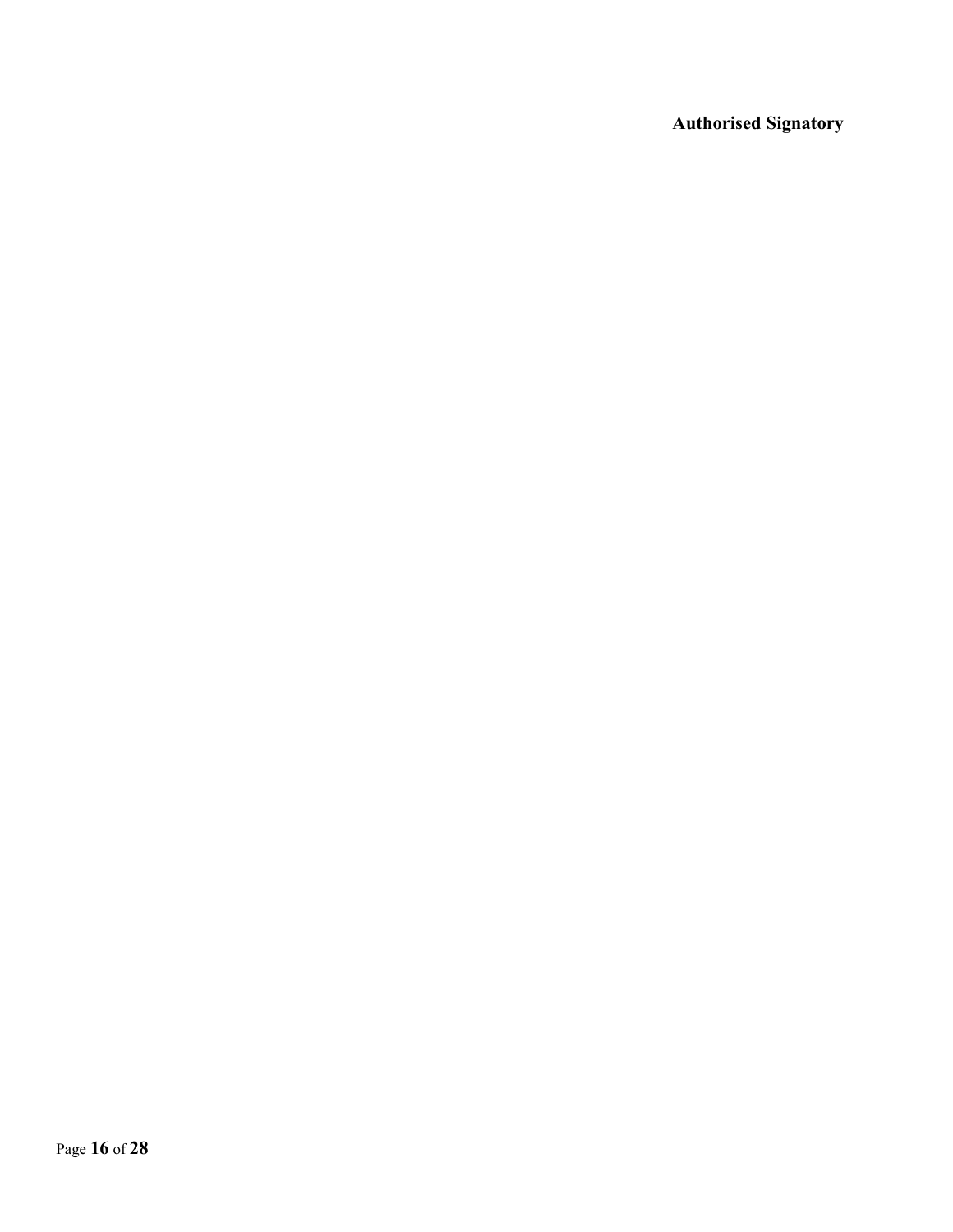# **MANDATORY QUALITATIVE REQUIREMENT OF THE SERVICE PROVIDER (Proof of the same is to be enclosed in Technical bid)**

1. The service provider / Agency should be in the field of outsourcing of cash vans to Nationalized Banks for not less than three years.

2. The certificate of efficiency and services etc. from the banks where these cash vans are engaged must be submitted.

3. The service provider / Agency should have their own office in Raipur. The company should have effective machinery for supervision to exercising better command and control over their staff, service engineers and technicians.

4. The service provider should be ISO 9001:2008 complied.

5. The Agency/service provider must be registered under Sales Tax & Central Excise Department, Provident Fund Act, ESI Act and Shops and Establishment Acts also. Copy of registration papers along with code number allotted to the agency / company should be furnished.

6. The Agency/service provider should have annual turnover of Rs 02 cr. in Supply/services of Cash Vans. Copy of balance sheet and profit and loss account should be submitted.

7. The Agency/service provider should have running contracts at least in 03 Nationalized Banks during the last two years.

8. The Agency/service provider should have streamlined procedure for the verification of antecedents of their crew/staff from the civil / police authorities.

# **DECLARATION**

(a) I / We have read the instructions appended to the Proforma and information given in annexure I, and I / We understand that if any false information is detected at a later date, any future contract made between ourselves and Bank of Maharashtra, on the basis of the information given by me / us can be treated as invalid by the Bank and I / We will be solely responsible for the consequences.

(b) I / We agree that the decision of Bank of Maharashtra in selection of Service providers will be final and binding to me / us.

(c) I / We undertake to submit Police verification and Medical Fitness Certificate of all the staff.

(d) I /We declare that the drivers of the vehicle will possess valid driving licenses.

(e) I /We will provide a new cash van vehicle with good communication system for the cash van. The vehicles will be fitted with GPS system and the monitoring will be done on a continuous basis. Monthly report/print out/backup of the same would be submitted on demand.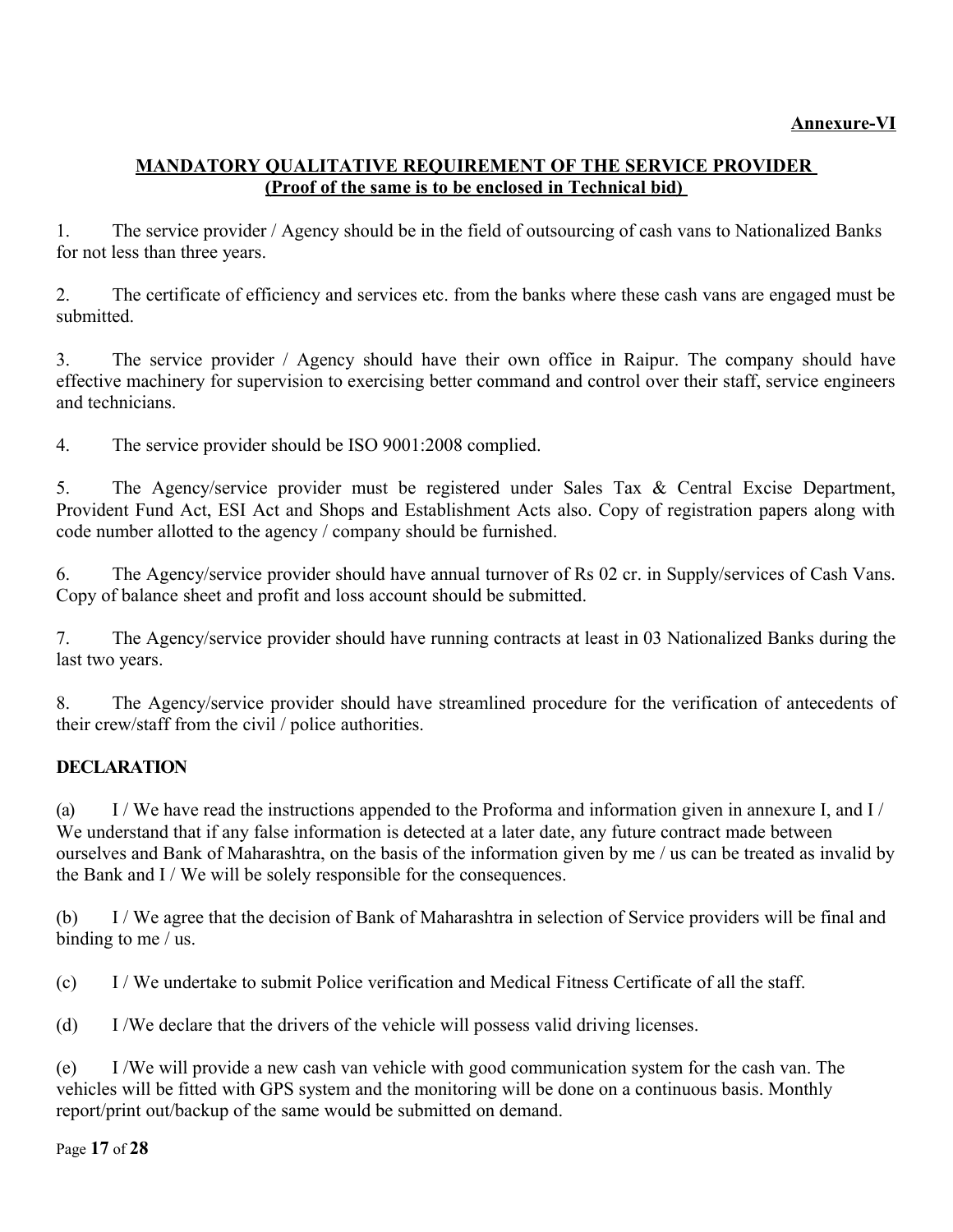(f) I /We will fully indemnify the bank against any loss to the tune of maximum Rs 05 Cr. and accordingly submit the copy of the policy.

(g) Statutory norms like Minimum wages act; work man compensation act, EPF, ESIC & Third party insurance and insurance cover for the staff and property will be undertaken by us. Any other requirement made mandatory by the Bank/Govt. machinery will be complied by us. A monthly certificate on compliance of the above for the previous month will be provided along with the monthly bills.

(h) The cash van provided will be mechanically fit for cash van duty and tie up for servicing / vehicle maintenance with authorised dealers will be done by us.

(i) The modifications of the cash vans will be in line with the specification laid down as per Bank's guidelines.

(j) We agree to provide the following staff with the cash van:

(i) Driver –One (ii) Cash Peon- one

(k) The vehicle will have all mandatory security equipment fittings such as alarm system, fire extinguishers, CCTV, GPS etc.

(l) The cash van will have RTO passing and valid registration for commercial activity.

(m) All the laws applicable to Union, State and local laws, ordinance, regulations and codes will be complied with.

(n) All the information furnished by me hereunder is correct to the best of my knowledge and belief.

(o) I / We agree that I / We have no objection if enquiries are made about the work listed by me / us in the accompanying sheets.

(p) I / We understand that the quantity of cash vans is approximate only and it may decrease or increase from the requirement quoted.

(q) Back up cash van will be provided within 2 hrs incase the cash van develops any fault.

Signature:

Name & Designation:

Seal of the Service Provider / Company:

Place:

Date:

Page **18** of **28**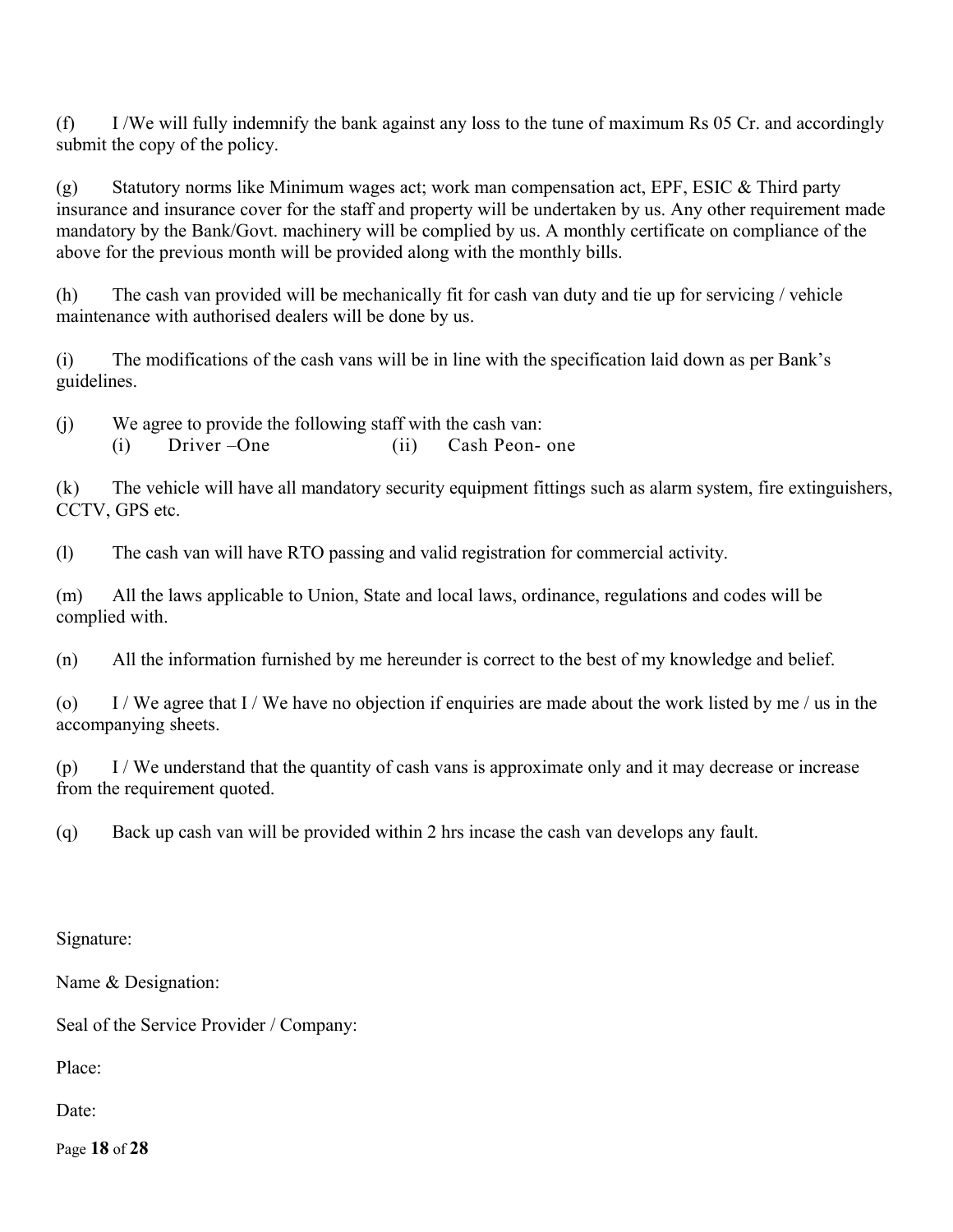# **SPECIFICATONS OF CASH VANS [JEEP]**

| 1. | Structure        | 1.6 mm CRCA sheets                                                                      |
|----|------------------|-----------------------------------------------------------------------------------------|
| 2. | Paneling         | 1.0 mm CRCA sheets                                                                      |
| 3. | Doors            | Four doors on sides with winding glasses.                                               |
|    |                  | Rear door with fixed glass of size 12" x 9"                                             |
| 4. | Cash Compartment | Full partition behind second seat with lower half fully                                 |
|    |                  | closed and 1"x1" mesh for upper half.                                                   |
|    |                  | Aluminum chequered plate for flooring. MS sheet for                                     |
|    |                  | interior sides and roof, collapsible gate at rear door with                             |
|    |                  | locking hooks at two places.                                                            |
|    |                  | 2 X chains with locking hooks for chaining the cash                                     |
|    |                  | containers to body of the vehicle.                                                      |
| 5. | Electrical       | 2 X Fog lights 2 X Halogen high power Headlamps.                                        |
| 6. | Dimensions       | Cabin clear height 53".                                                                 |
|    |                  | [On extended chassis]                                                                   |
| 7. | Equipment        | Alarm System with three distress switches and<br>(a)                                    |
|    |                  | remote switches at co-driver, seat behind the driver and in                             |
|    |                  | cash compartment. One magnetic door switch and one                                      |
|    |                  | motorized siren.                                                                        |
|    |                  | One DCP 2 kg. Fire extinguisher.<br>(b)                                                 |
|    |                  | CCTV for cash cabin.<br>(c)                                                             |
|    |                  | GPS tracking system with monitoring facility by<br>(d)                                  |
|    |                  | Bank & Service provider                                                                 |
| 8. | Spare tyre       | to be mounted on roof on separate bracket.                                              |
| 9. | Mesh covers      | 1" x 1" wire mesh removable covers for front wind shield<br>glass and rear fixed glass. |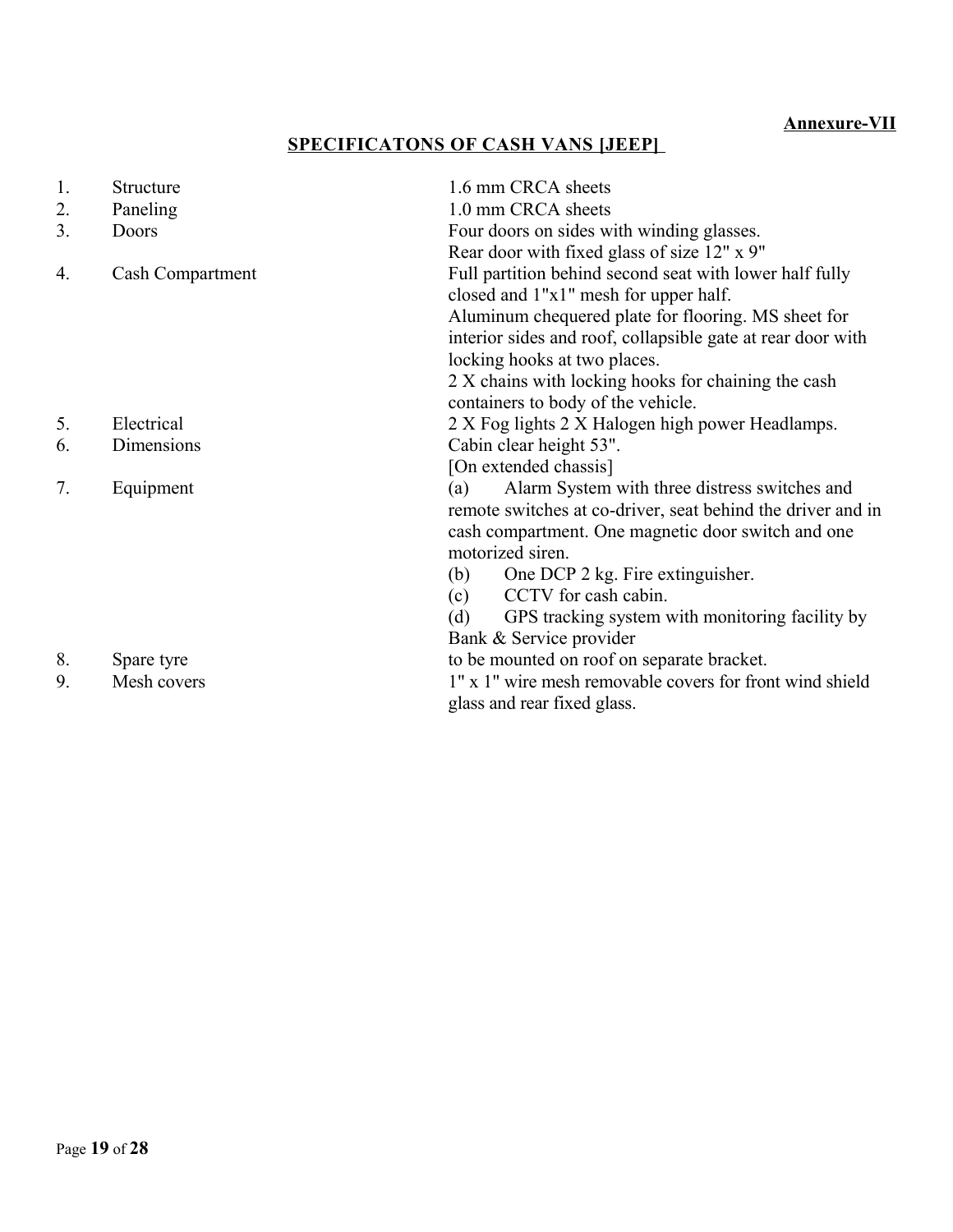#### **Annexure-VIII**

### **AGREEMENT OF CONTRACT FOR CASH VAN SERVICES AT BANK OF MAHARASHTRA,**

Address:\_\_\_\_\_\_\_\_\_\_\_\_\_\_\_\_\_\_\_\_\_\_\_\_\_\_\_\_\_\_\_\_\_\_\_\_\_\_\_\_\_\_\_\_\_\_\_\_\_\_\_\_\_\_\_\_\_\_\_\_\_\_\_\_\_

This Agreement is entered on the \_\_\_\_\_\_ day of \_\_\_\_\_\_\_\_\_\_\_\_\_\_\_\_\_\_\_\_\_\_\_\_\_\_\_\_\_\_\_\_\_

# **BETWEEN**

**Bank of Maharashtra, a New Bank constituted under the Banking Companies (Acquisition & Transfer of Undertakings) Act, 1970, having its Zonal Office at 1st Floor, Chawala Complex, SaiNagar, DevendraNagar Road, Raipur 492 001 and having one of its office at Raipur** (hereinafter referred to as the "Principal Employer/First Party") which expression unless repugnant to the context or meaning thereof shall include its Successors and assigns of the First part

# **A n d**

**M/s** , with regd. Office at (herein after referred service provider) which expression shall, wherever the context so permits, mean and include its successors and assigns) of the second part.

WHEREAS The bank is engaged in the business of banking and is desirous of strengthening its cash remittance services between its various Branch Offices, Currency Chests as well as its clients.

The Service Provider (Cash van) is engaged and experienced in the business of assisting banks and others in such cash remittance and wishes to offer its services to the bank.

# **IT IS NOW AGREED BETWEEN THE PARTIES HERETO AS Follows:-**

### **1. Period of the Agreement**

This agreement shall come into effect from \_\_\_\_\_\_\_\_\_\_\_\_\_\_(date) and continue to be in force for a period of 36 months up to and inclusive of \_\_\_\_\_\_\_\_\_\_\_\_\_\_\_\_(date) or its sooner determination in terms hereof with year to year review and enhancement after taking into account of fuel, wages, taxes etc escalation.

### **2. The Services.**

The SERVICE PROVIDER agrees to provide to the Bank its customized Cash Vans (CCVs) with drivers and loader and in each of cash van for cash remittance as may be requested and authorized by the Bank to SERVICE PROVIDER from time to time in the manner and on the terms and conditions hereinafter set out and the Bank agrees, on the basis of the representations and undertakings made by the SERVICE PROVIDER as stated hereinafter, to avail the service from the SERVICE PROVIDER. The services of cash vans will be provided for 8 hours daily subject to maximum 210 hrs. Per month. The kilometer age per vehicle will be 2500 kms. per month on daily cumulative basis. Services provided in excess of these limits will be charged extra as per rates agreed between the Bank and SERVICE PROVIDER.

Page **20** of **28**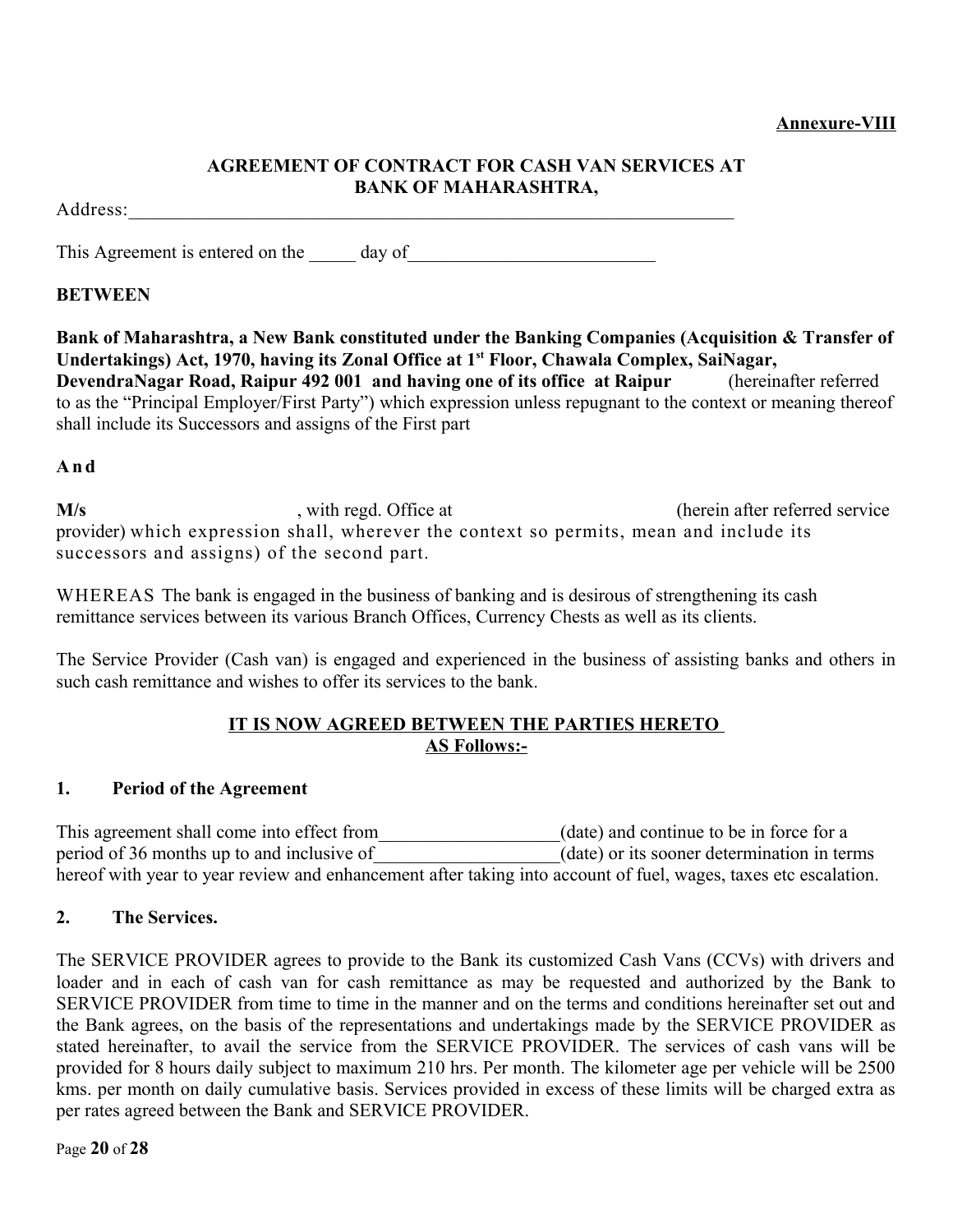# **3. The Service Provider's representations, Undertakings and Covenants**:

3.1 The SERVICE PROVIDER represents that it will comply with all legal requirements and obtains such licenses, approvals and consents, if any, prescribed/required under any law/rules/regulations, and keep them valid.

3.2 The SERVICE PROVIDER represents that it is adequately equipped, in terms of infrastructure, manpower and expertise to provide the Services and undertakes to provide the services all the time during the period of this agreement.

3.3 The SERVICE PROVIDER agrees that the personnel including its Owner(s), director(s), partner(s), employee(s) engaged by the SERVICE PROVIDER in relation to the Service will be the sole responsibility of the SERVICE PROVIDER as to their costs and consequences arising out their engagement or conduct. It is understood that the Bank shall not be liable to pay any remuneration or compensation to the SERVICE PROVIDER or any of the personnel (including its owner(s), director(s), partner(s), employee(s) and any representatives) engaged by the SERVICE PROVIDER in relation to the service expect the fee payable to the SERVICE PROVIDER.

# **3.4 The SERVICE PROVIDER shall ensure that:-**

(i) The CCVs shall be placed at the time and place appointed by the First Party fully equipped and fit to perform duties. Timings and place will be laid down in the approval letter.

(ii) The driver of the CCV and the loaders will be properly verified by the local police. They should carry tamper proof photo identity cards issued by the SERVICE PROVIDER and wear prescribed uniform. A copy of the police verification report will be provided to the bank in respect of all drivers and Loaders provided by the SERVICE PROVIDER. It will be the responsibility of the SERVICE PROVIDER to ensure that the drivers follow all the rules and regulations laid down by the RTO authorities.

(iii) At no. point, time during the prescribed duty Hours, drivers and guards will leave their place of duty, The SERVICE PROVIDER shall arrange to send a relief/substitute who also be a person duly verified by the police.

(iv) The SERVICE PROVIDER shall provide a "Checking Register" with each CCV site for the purpose of checking carried out by the SERVICE PROVIDER and First Party authorities.

# **3.5 The SERVICE PROVIDER shall undertake as under:**

**(i)** Maintain up-to-date record of all drivers/guards as Per Shop & Establishment. Act and will discharge all obligations under various labor laws viz EPF Act, ESI Act, Gratuity, Bonus Act, Workmen's Compensation Act, Contract labor Contract labor (Regulation & Abolition Act) etc. or under any other State/ Union Legislation in respect of drivers/guards engaged by the SERVICE PROVIDER.

**(ii)** Take full responsibility of all acts of commission and/ or omission by their drivers/ guards or any injury or mishap caused during the course of transport or during rendering the services and will meet all liabilities arising out of such situations.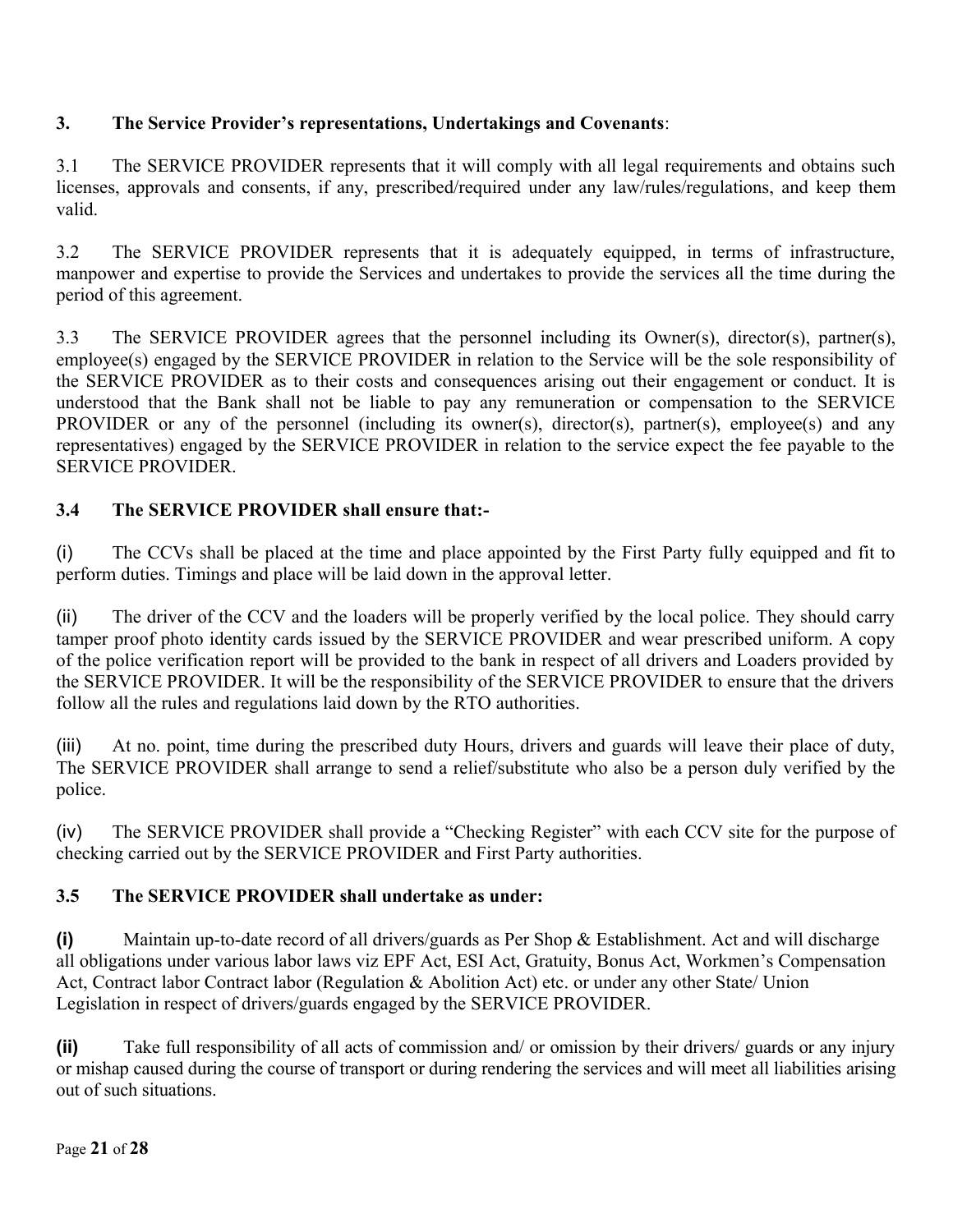**(iii)** Change the driver/ guard immediately on instructions from the First Party if the performance of a particular driver/guard is not acceptable or found physically/medically unfit and decision of the First Party shall be final in this regard.

**(iv) Be absolutely responsible for the payment of Salary, all other statutory obligations for drivers/guards (or their dependents), on account of salary/wages, bonus, arrears, employment/termination benefit, compensation or other claim whatsoever under Workmen's Compensation Act or any other law and the First Party has no connection in relation to such matters.**

(v) In case of any mishap/ injury sustained by the Driver/guard of whatsoever nature (minor/major/fatal including death during the course of their duty) the responsibility of granting compensation, if any, on that count will be that of the SERVICE PROVIDER and not of the First Party.

(vi) If for any reason, compensations, costs, etc, are Paid by the first party, the same shall be reimbursed by the SERVICE PROVIDER to First Party without any demur, with interest at the rate as applicable for clean advances.

(vii) In the event of theft, robbery, dacoit or pilferage of the First Party's property or materials, the SERVICE PROVIDER shall actively assist the First Party for the investigation of the case and if negligence/ collusion of drivers/guards, is established, such loss due to theft etc is to be made good by the SERVICE PROVIDER. SERVICE PROVIDER agrees to indemnify such loss, irrespective of the fact that such risk might have been insured.

(viii) Furnish the names and permanent and local Addresses of the drivers and security guards being posted for the above purpose of the drivers and security guards being posted for the above purpose from time to time along with their latest photographs, thumb impression and signatures.

(ix) Furnish the proof of having paid the wages, Provident fund contributions and other legal liabilities to the driver(s) and security guard(s) engaged by them, within one week of the disbursement of wages to them. If proof is not tendered, the First Party may not reimburse the payment due to the SERVICE PROVIDER.

# **CCV provided by the SERVICE PROVIDER should meet the following criteria:**

4.1 Comprehensive insurance/Third Party Insurance of CCV against risk must be available. Vehicle must be roadworthy.

4.2 It should be Brand New Vehicle, Jeep Chassis on the date of commencement/ renewal of the agreement.

4.3 Adequate space for keeping currency boxes and seating arrangements in middle section of one guard and cash crew of the Bank and with one guard with weapons to sit in the co driver seat on the front side (Vehicles will re-modified as per suitable designed given by the Bank)

4.4 Vehicle should contain adequate fuel and be available at minimum notice as per timings laid down by the bank.

4.5 All glass panes and windscreen should be covered with iron grill or wire mesh.

Page **22** of **28**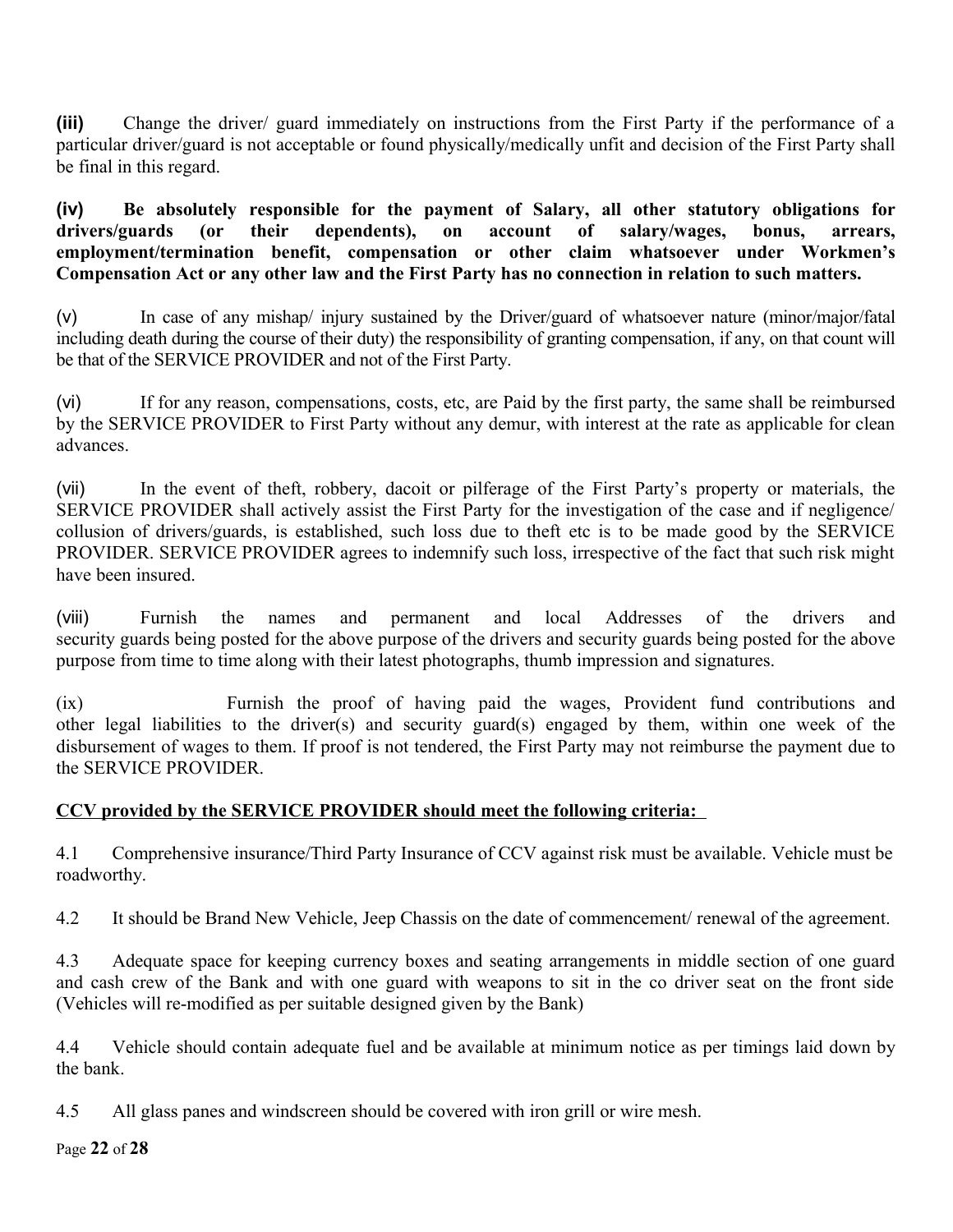4.6 All doors should have double locks i.e. one from inside and other from outside.

4.7 Alarm system with siren should be fitted with activation points for the guard, driver and rear cabin.

4.8 It should have adequate arrangements of chaining of cash boxes to the body of the vehicle.

4.9 Cash van should have a fire extinguisher and a first aid box.

4.10 Cash Van should be provided with a functional cellular/mobile phone and connected to Mobile tracking system.

4.11 CCV should have a secure partition between cash crew cabin and cash box area with dual locking arrangement.

4.12 CCV should have adequate portholes for observation and use of weapons by guards.

4.13 CCV should have anti theft/ burglary central locking system for side and rear doors.

4.14 Easy maneuverability in narrow lanes and congested areas, where applicable.

4.15 Should confirm to local laws stipulated by transport department and other government bodies as well as pollution norms.

4.16 CCV should be fitted with GPS monitoring systems and CCTV cameras for cash boxes area.

4.17 Back up cash van will be provided within 2hrs incase the cash van develops any mechanical fault.

# **Relationship**

It is agreed and understood by the parties that neither the SERVICE PROVIDER nor any of the personnel engaged by the SERVICE PROVIDER for the purpose of the service (including its owner(s), director(s), partner(s), employee(s) and representative(s) shall have employee employer relationship with the bank.

# **5. The Service Provider's Indemnity and Assurance**

5.1 The SERVICE PROVIDER hereby expressly agrees to indemnify the Bank and keep the Bank indemnified against all loss, liability or obligation arising out of its conduct or that of any of the personnel (including its owner(s), director(s),

employee(s) and representative(s) in connection with the service and this agreement.

5.2 The SERVICE PROVIDER shall take and service the policy of Fidelity insurance in respect of cash in transit and crew to the tune of Rs cr. Provided and Provided and comprehensive 3rd party insurance for CCV at its own cost and furnish a copy to the bank.

6. In case on any day/during any period of the agreement the SERVICE PROVIDER fails to provide CCV or the guard, the Bank will remit the cash under own arrangements, and double the pro rata charges will be debited from Service Provider's bill every month.

Page **23** of **28**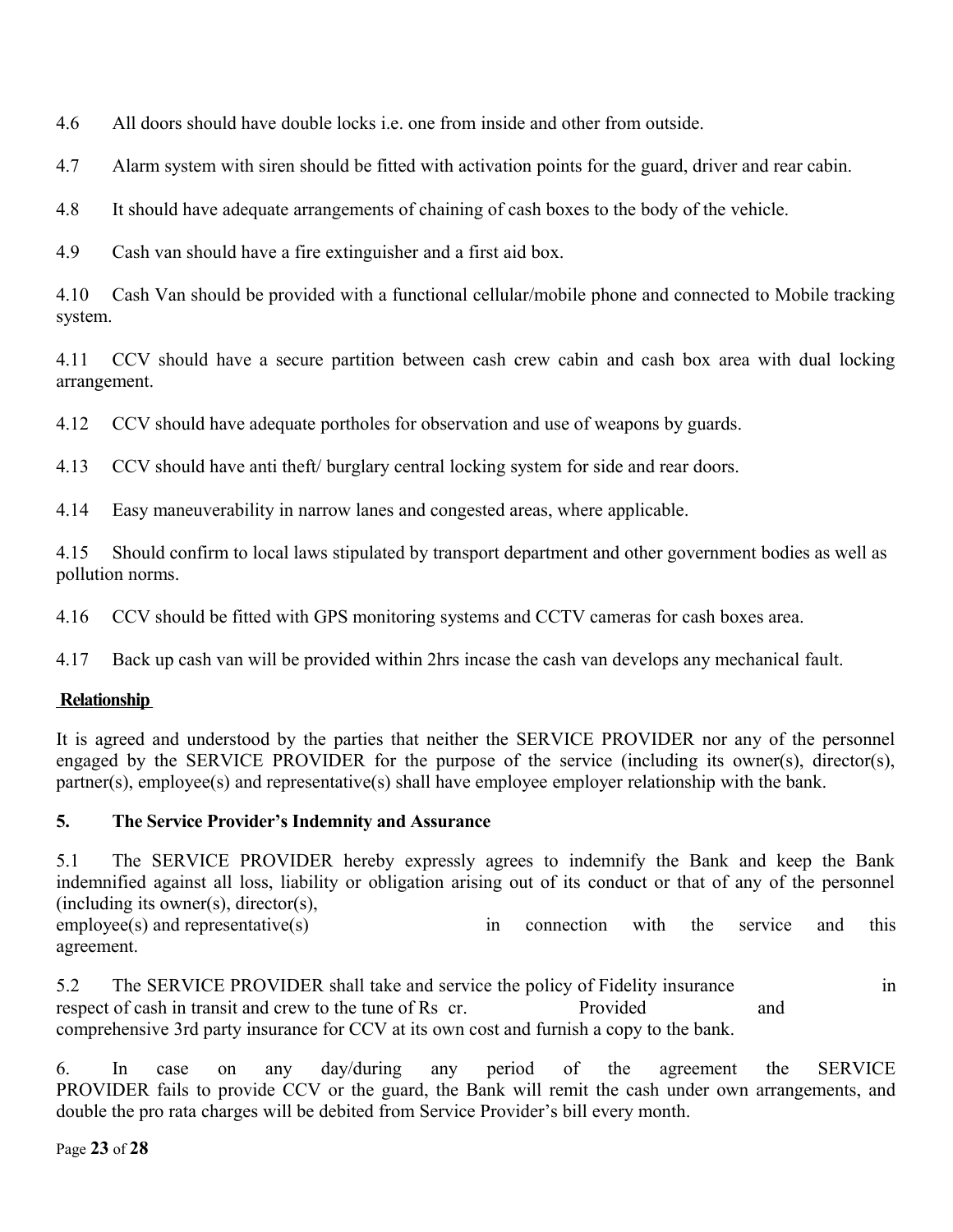# **7. The Bank's Covenants**

7.1 The Bank shall in consideration of the services, Pay to the SERVICE PROVIDER charges indicated in para 7.2 and the following : (Also see Note at the end)

- i) Type of Vehicle Mahindra Maxi Truck/Boloro
- ii) Number of vehicles
- iii) Meterage to be covered per month 2500 Kms. Per vehicle.
- iv) Staff to be provided Driver and one loader.

7.2 Charges to be paid would be Rs  $\mu$ - plus Rs for vehicle tracking system (Rs. only) per month upto 2500 Kms duty per month per vehicle. Additional charges for **duty hours** will be @ Rs. - per km on monthly cumulative basis. Additional charges for duty hours beyond 210 hrs would be  $\omega$  Rs. /- per head (Driver / loader) per hour. Service tax as applicable will be paid extra. Rate for night halt outside nodal station shall be  $\omega$  Rs.  $\qquad$  /- per night extra.

7.3 The charges payable are all inclusive and no other expense would be reimbursed to the SERVICE PROVIDER. Rates include all other taxes, levies, cell phone charges, fuel charges, insurance premium/ salaries /wages etc to be paid to the Govt. or any other bodies drivers or guards provided with CCV.

7.4 The Bank shall not be liable to pay to the SERVICE PROVIDER any amount (whether by the way of compensation, remuneration, reimbursement or otherwise), other than the fees as mentioned in para 7.2 above , in relation to the service provided by PAS.

7.5 The distance will be calculated from Nodal Branch Office/ Currency Chest or the Initial Reporting Point to place of work only, Distance covered from SERVICE PROVIDER's depot or overnight parking place to the Initial reporting point will not be included. Similarly, any meterage spent for repairs etc or any other work not assigned by the controlling/Designated Officer of the Bank will be EXCLUDED.A proper logbook will be maintained for each CCV. Each page will be initialed by the driver of the SERVICE PROVIDER and designated officer of BO Daily. Monthly summary will be signed by the Branch Incumbent and Authorized Officer of the SERVICE PROVIDER and presented to the Paying authority along with the Monthly Bill.

7.6 No extra meterage or additional working hours.(I.e. beyond 210 hrs.per month) is permitted except with the prior and written sanction of the Zonal Office, Incumbent, Delays on account of breakdowns due to external events such as accidents, road blocks, unusual traffic jams or work assigned by the vendor will be EXCLUDED while working out the total hours done. Time of reporting and time of dispersal will be recorded daily and initiated by the Designated Official of the BO for cash remittance.

7.7 Payment will be made by the Bank within 7 working days of the presentation of the Bill. There will be no enhancement in rates/charges during the validity period of the present agreement No other charges shall be payable to the SERVICE PROVIDER, except the agreed amount.

# **8. Rate Renewal**

Rate per cash van shall be increased  $\omega$  10% per year in case the contract is renewed by the first party.

# **9. Non Exclusive Agreement**

It is expressly agreed and understood between the parties hereto that this agreement is on non exclusive basis Page **24** of **28**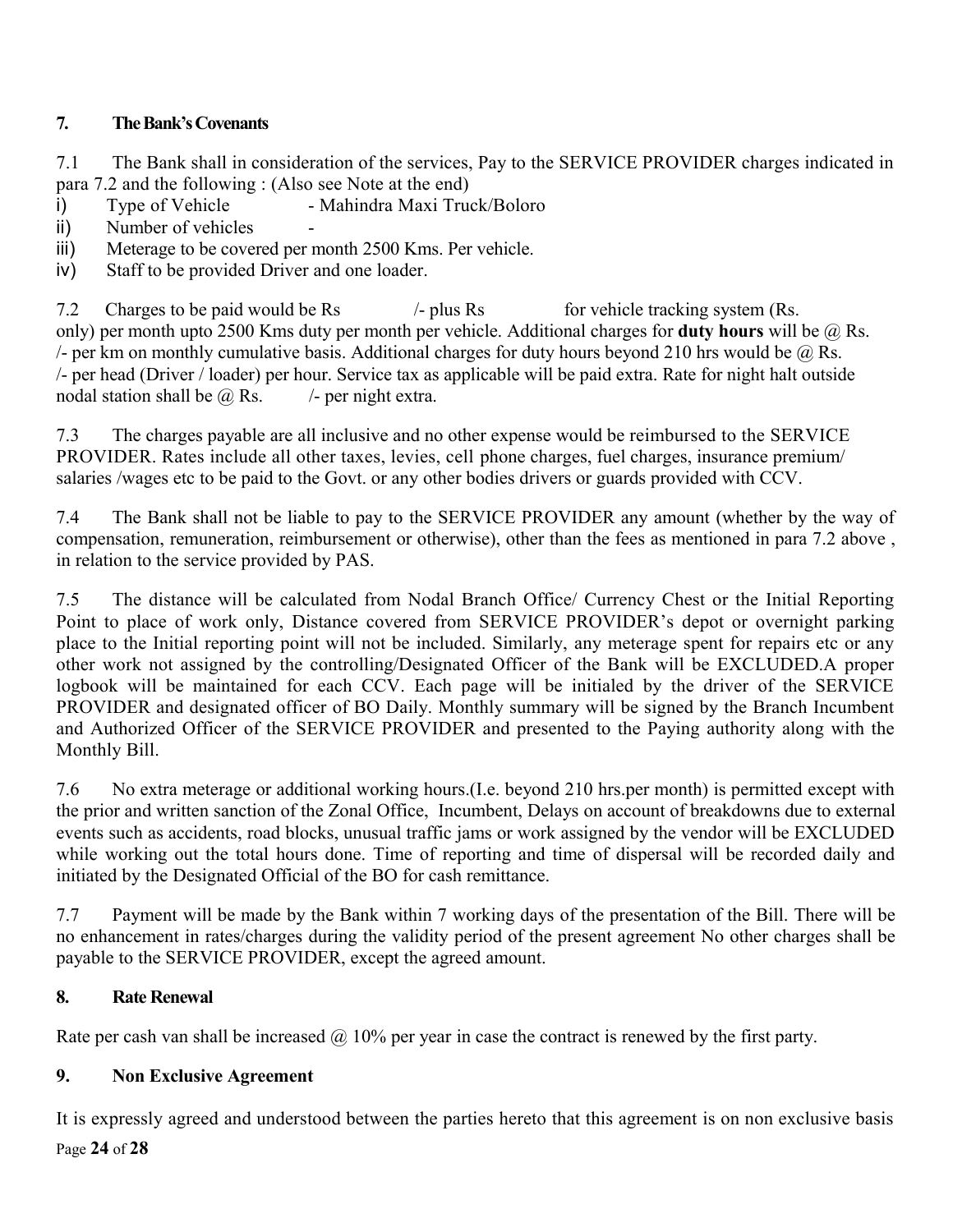and the SERVICE PROVIDER does not have any exclusive right to provide the said services set out herein to the Bank and that the Bank is free to engage as many companies/ firms, whether similar or other wise, to provide such services and enter into agreements with any other person, Firm, Company, Organisation, as may be deemed fit by the Bank. The SERVICE PROVIDER shall also be at liberty to secure assignment from any other body Corporate of Bank.

### **10. Publicity**

The SERVICE PROVIDER, its employees, representatives etc shall not use the name, trademark and/or logo of the bank in any sales or marketing publication or advertisement or in any other manner.

### **11. Miscellaneous**

11.1 The Bank may amend this agreement by giving a notice of one month of such amendment to the SERVICE PROVIDER, on the address first stated above.

11.2 The Bank shall have a right to terminate this agreement any time without assigning any reason whatsoever. On such termination, the First Party will have right to get service from other Agencies or make such alternate arrangements, as it deem fit without any let or hindrance and if termination is caused due to any default or non performance or unsatisfactory performance of SERVICE PROVIDER. SERVICE PROVIDER shall be liable to pay damage being the extra cost to be incurred by the First Party. SERVICE PROVIDER shall reimburse the amount claimed by the First Party immediately after demand.

11.3 This agreement shall stand terminated in the event of:

- (i) Any of the SERVICE PROVIDER representation and undertakings being or becoming incorrect or untrue.
- (ii) Breach by the SERVICE PROVIDER to observe any of the terms and conditions contained herein or under any of the letters of request and authorization issued by the Bank in pursuance hereof or under any other agreement entered by the SERVICE PROVIDER of any of its personnel (including its owner(s),director(s), partner(s), employee(s) and representative(s) and
- (iii) Insolvency or bankruptcy of the SERVICE PROVIDER or any of its personnel (including its owner(s),director(s), partner(s), employee(s) and representative(s).

11.4 The SERVICE PROVIDER shall not assign the rights or obligations hereunder, unless permitted by the Bank.

11.5 The Bank may assign its rights and obligations hereunder in its sole discretion.

| IN WITNESS WHEREOF the parties hereto have executed these |     |           |                          |       |
|-----------------------------------------------------------|-----|-----------|--------------------------|-------|
| Present the                                               | day | month and | year                     | first |
| hereinabove written.                                      |     |           |                          |       |
| For the Bank                                              |     |           | For the SERVICE PROVIDER |       |
| For                                                       |     |           |                          |       |
| For $\&$ on behalf of                                     |     |           |                          |       |
| (FIRST PARTY)                                             |     |           |                          |       |
| M/s                                                       |     |           |                          |       |
| (SECOND PARTY)                                            |     |           |                          |       |
|                                                           |     |           |                          |       |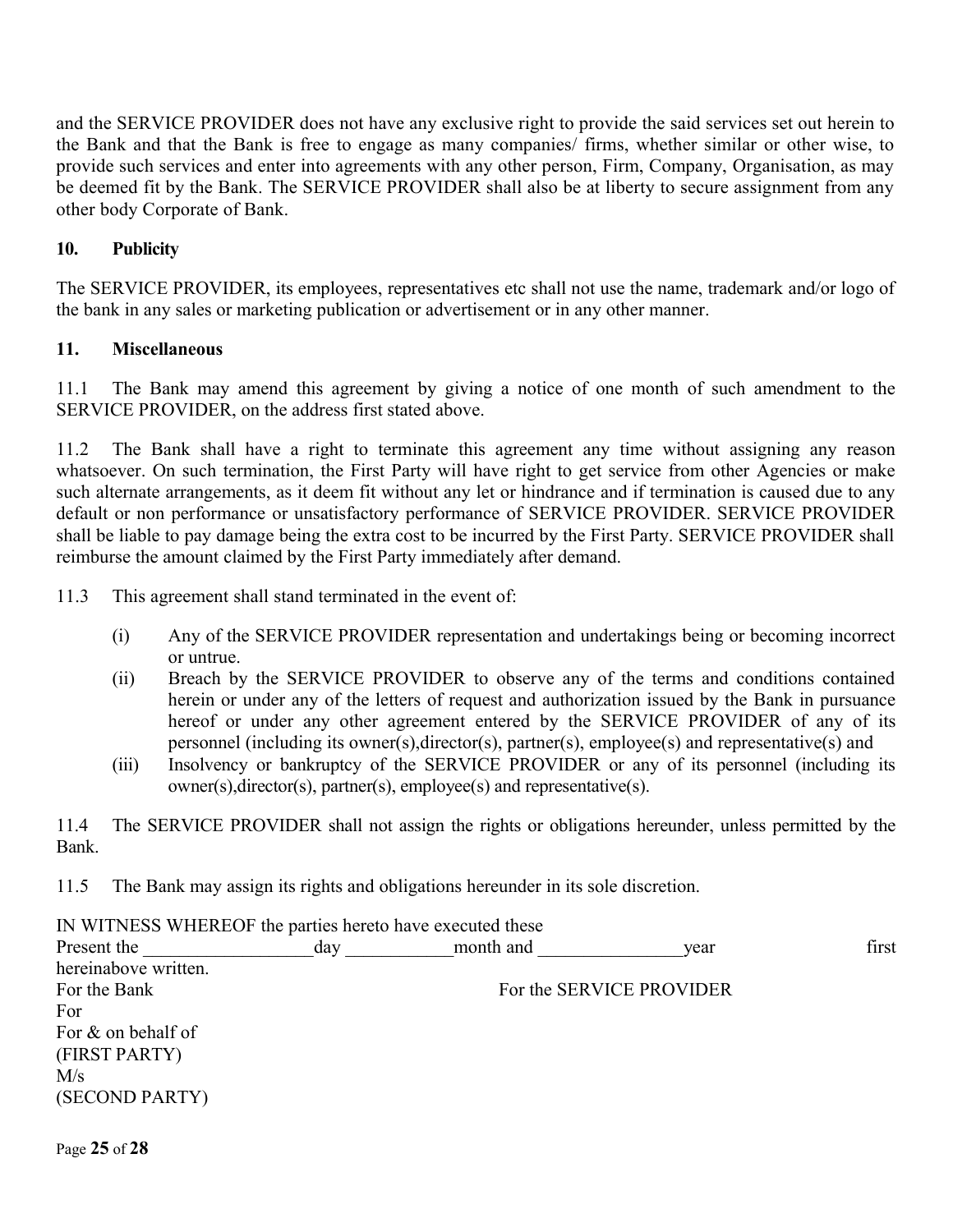# **NON - DISCLOSURE AGREEMENT**

This Confidentiality cum Non-disclosure Agreement is entered into at a control on this day of year, between (Insert Name of the Bidder) a company within the meaning of Companies Act, 1956, having its Registered Office at (herein after called "Bidder") and Bank of Maharashtra, a Body Corporate constituted under the Banking Companies (Acquisition & Transfer of Undertakings) Act, 1970 having its Head Office at 1501, 'LOKMANGAL', Shivajinagar, Pune – 411 005 (herein after referred to as 'BOM' or "Bank"). The Bidder and BOM had discussions and negotiations concerning the establishment during continuance of a business relationship between them as per Agreement dated -------------------- (hereinafter referred to as 'Agreement'). In the course of such discussions and negotiations, it is anticipated that either party may disclose or deliver to the other party certain of its trade secrets or confidential or proprietary information for the purpose of enabling the other party to evaluate the feasibility of such a business relationship. The parties have entered into this Agreement, in order to assure the confidentiality of such trade secrets and confidential and proprietary information in accordance with the terms of this Agreement. As used in this Agreement, the party disclosing Proprietary Information (as defined below) is referred to as the 'Disclosing Party' and will include its affiliates and subsidiaries, the party receiving such Proprietary Information is referred to as the 'Recipient', and will include its affiliates and subsidiaries.

Now this Agreement witnessed:

1. Proprietary Information: As used in this Agreement, the term 'Proprietary Information' shall mean all trade secrets or confidential or Proprietary Information designated as such in writing by the Disclosing Party, whether by letter or by the use of an appropriate prominently placed Proprietary stamp or legend, prior to or at the time such trade secret or confidential or Proprietary Information is disclosed by the Disclosing Party to the Recipient. Notwithstanding the forgoing, information which is orally or visually disclosed to the recipient by the Disclosing Party or is disclosed in writing unaccompanied by a covering letter, proprietary stamp or legend, shall constitute proprietary information if the disclosing party, within 10 (ten) days after such disclosure, delivers to the Recipient a written document or documents describing such Proprietary Information and referencing the place and date of such oral, visual or written disclosure and the names of the employees or officers of the Recipient to whom such disclosure was made.

2. Confidentiality

(a) Each party shall keep secret and treat in strictest confidence all confidential information it has received about the other party or its customers and will not use the confidential information otherwise than for the purpose of performing its obligations under this Agreement in accordance with its terms and so far as may be required for the proper exercise of the Parties' respective rights under this Agreement.

(b) The term 'confidential information' shall include all written or oral information (including information received from third parties that the 'Disclosing Party' is obligated to treat as confidential) that is (i) clearly identified in writing at the time of disclosure as confidential and in case of oral or visual disclosure, or (ii) that a reasonable person at the time of disclosure reasonably would assume, under the circumstances, to be confidential. Confidential information shall also include, without limitation, software programs, technical data, methodologies, know-how, processes, designs, new products, developmental work, marketing requirements, marketing plans, customer names, prospective customer names, customer information and business information of the 'Disclosing Party'.

Page **26** of **28**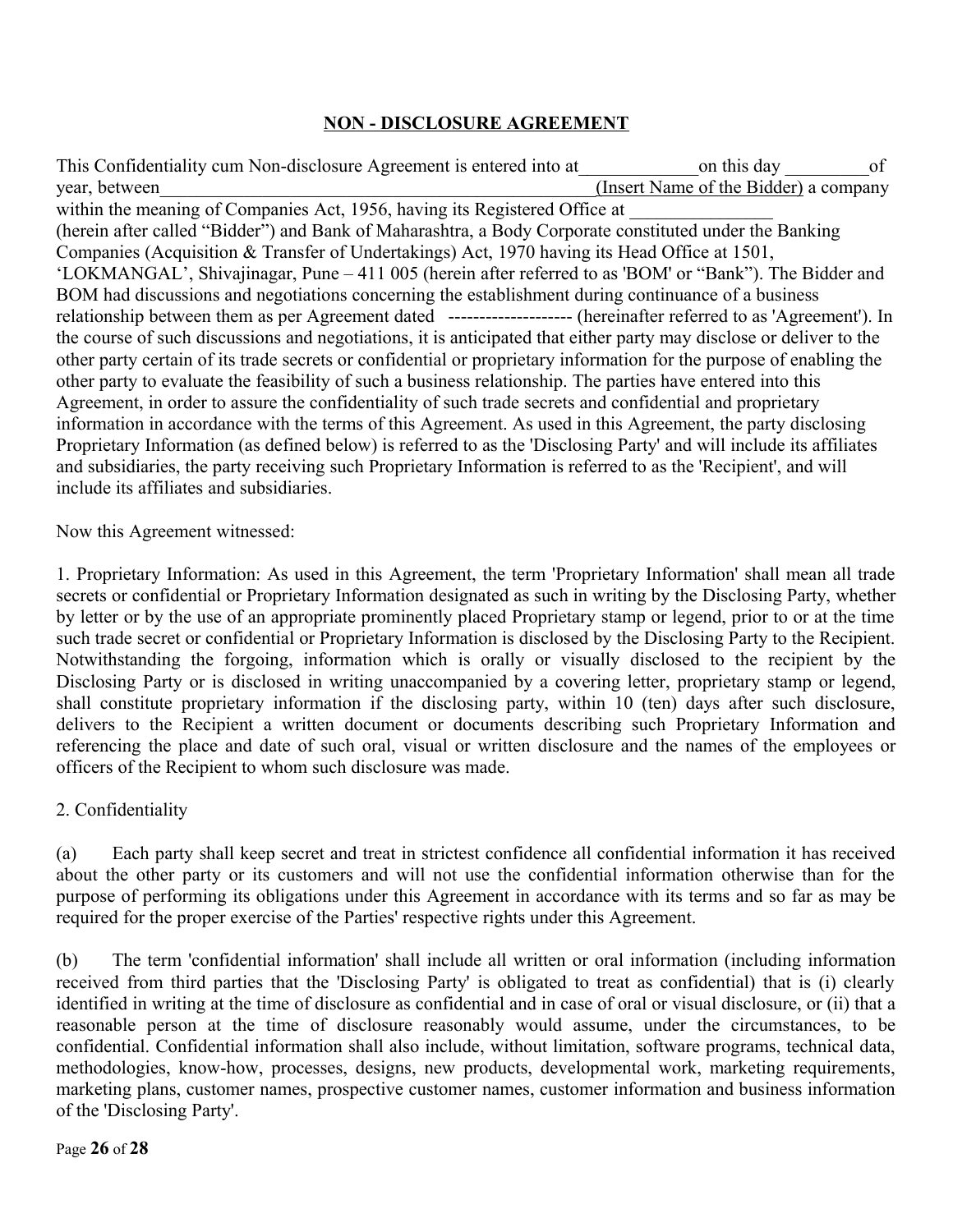3. Non-Disclosure of Proprietary Information: For the period during the Agreement or its renewal, the Recipient will:

(a) Use such Proprietary Information only for the purpose for which it was disclosed and without prior written authorization of the Disclosing Party shall not use or exploit such Proprietary Information for its own benefit or the benefit of others.

(b) Protect the Proprietary Information against disclosure to third parties in the same manner and with the reasonable degree of care, with which it protects its confidential information of similar importance: and

(c) Limit disclosure of Proprietary Information received under this Agreement to persons within its organization and to those third party contractors performing tasks that would otherwise customarily or routinely be performed by its employees, who have a need to know such Proprietary Information in the course of performance of their duties and who are bound to protect the confidentiality of such Proprietary Information.

4. Limit on Obligations : The obligations of the Recipient specified in clause 3 above shall not apply and the Recipient shall have no further obligations, with respect to any Proprietary Information to the extent that such Proprietary Information:

(a) Is generally known to the public at the time of disclosure or becomes generally known without any wrongful act on the part of the Recipient,

(b) Is in the Recipient's possession at the time of disclosure otherwise than as a result of the Recipient's breach of a legal obligation;

(c) Becomes known to the Recipient through disclosure by any other source, other than the Disclosing Party, having the legal right to disclose such Proprietary Information.

(d) Is independently developed by the Recipient without reference to or reliance upon the Proprietary Information; or

(e) Is required to be disclosed by the Recipient to comply with applicable laws or governmental regulation, provided that the recipient provides prior written notice of such disclosure to the Disclosing Party and takes reasonable and lawful actions to avoid and/or minimize the extent of such disclosure.

5. Return of Documents: The Recipient shall, upon the request of the Disclosing Party, in writing, return to the Disclosing Party all drawings, documents and other tangible manifestations of Proprietary Information received by the Recipient pursuant to this

6. Agreement (and all copies and reproductions thereof) within a reasonable period. Each party agrees that in the event it is not inclined to proceed further with the engagement, business discussions and negotiations, or in the event of termination of this Agreement, the Recipient party will promptly return to the other party or with the consent of the other party, destroy the Proprietary Information of the other party.

7. Communications: Written communications requesting or transferring Proprietary Information under this Agreement shall be addressed only to the respective designees as follows (or to such designees as the parties hereto may from time to time designate in writing)